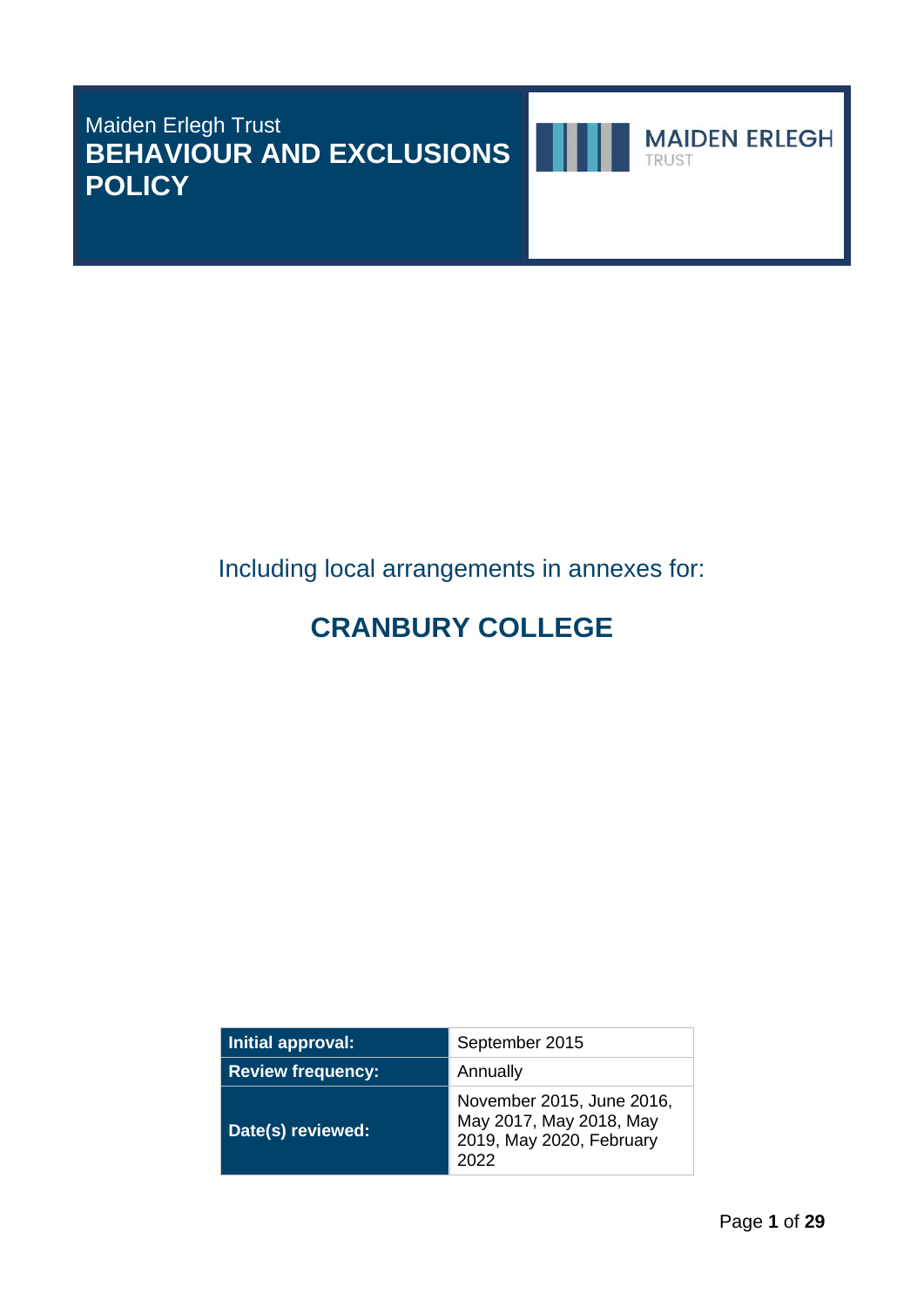## **Contents**

| ANNEX 1: TRUST CODE OF CONDUCT FOR PUPILS AND STUDENTS  25 |  |
|------------------------------------------------------------|--|
|                                                            |  |
|                                                            |  |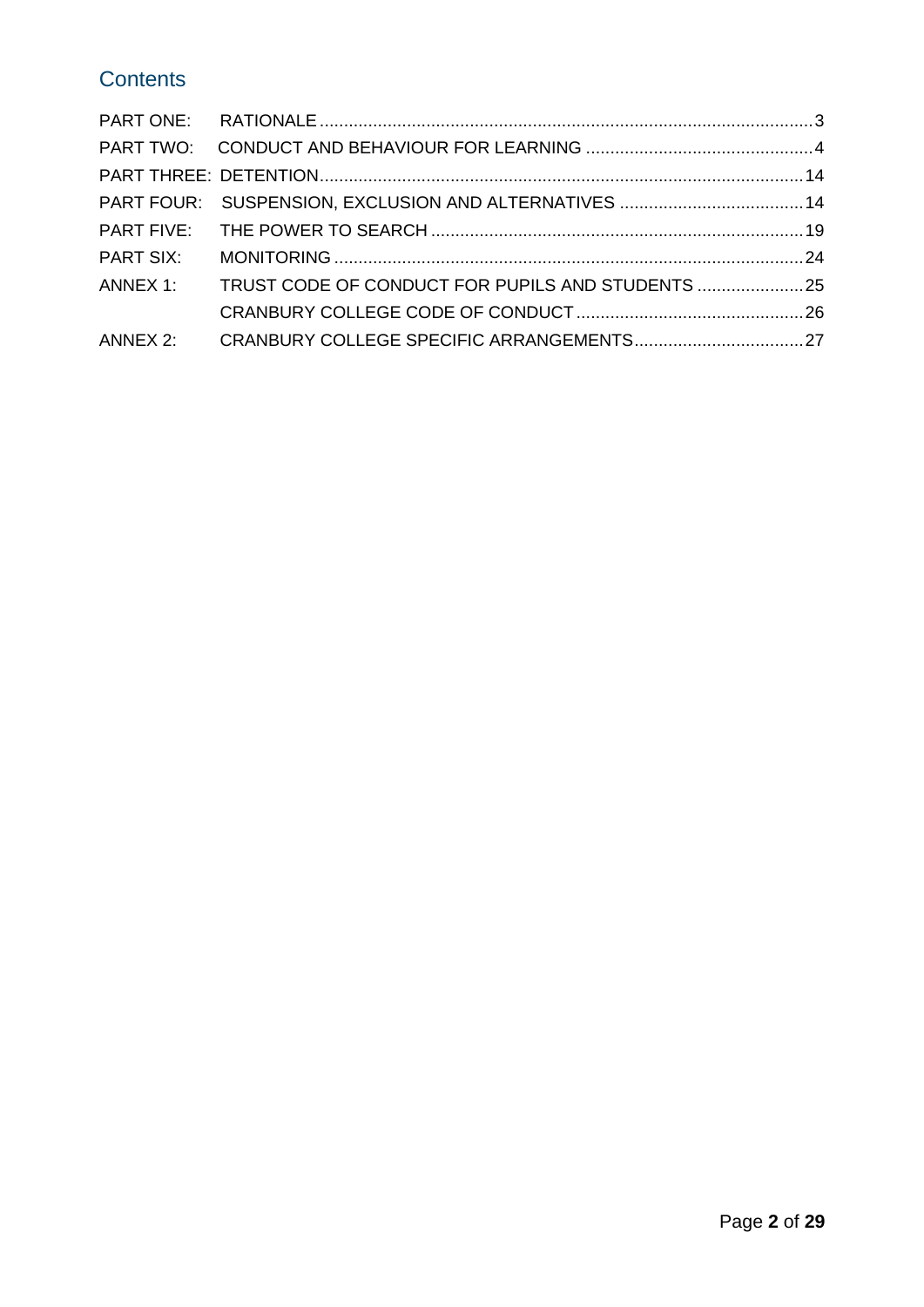The Department for Education now uses the term Suspension rather than Fixed Term or Fixed Period Exclusion. In line with this change, although the primary legislation has not yet been updated, throughout this document we have used the word Suspension to mean Fixed Term or Fixed Period Exclusion

### <span id="page-2-0"></span>PART ONE: RATIONALE

Maiden Erlegh Trust has high expectations of the behaviour and attitudes of its pupils/students in all schools across the Trust. This includes whilst at school, on school trips/fixtures, and when representing the School and/or the Trust in any capacity, including walking to and from school and on the internet.

This policy covers how we promote high standards of behaviour and respect and how we respond when those standards are not met. The Trust and each school will have regard to their duties under the [Equality Act 2010](https://www.gov.uk/government/publications/equality-act-2010-advice-for-schools) in relation to the use of rewards and sanctions for behaviour. This policy should be read alongside a range of other Trust/school policies including:

- The Anti-Bullying Policy
- The Attendance Policy
- The Safeguarding Policy
- The Equality Policy
- The Physical Intervention Good Practice Document

Every member of The Trust and each school (pupils/students, staff, governors) has the right:

- to be able to work and learn to the best of their ability and without disruption
- to work and learn in a healthy, safe and pleasant environment
- to experience success and fulfil their potential
- to feel valued
- to feel supported
- to be treated with respect and good manners
- to be treated fairly

Every visitor has the right to feel welcomed and to be treated politely and with respect.

Every member of the public who meets pupils/students outside school has the right to be treated politely and with respect.

Every pupil/student is expected to do their very best to meet the Trust's high expectations, to take responsibility for, and accept the consequences of any mistakes or lapses in judgement, and to work constructively with any support put in place to help them to do so.

Every member of staff has a responsibility for upholding the school's culture and ethos, modelling positive conduct and communication, and ensuring that this policy is implemented. It is never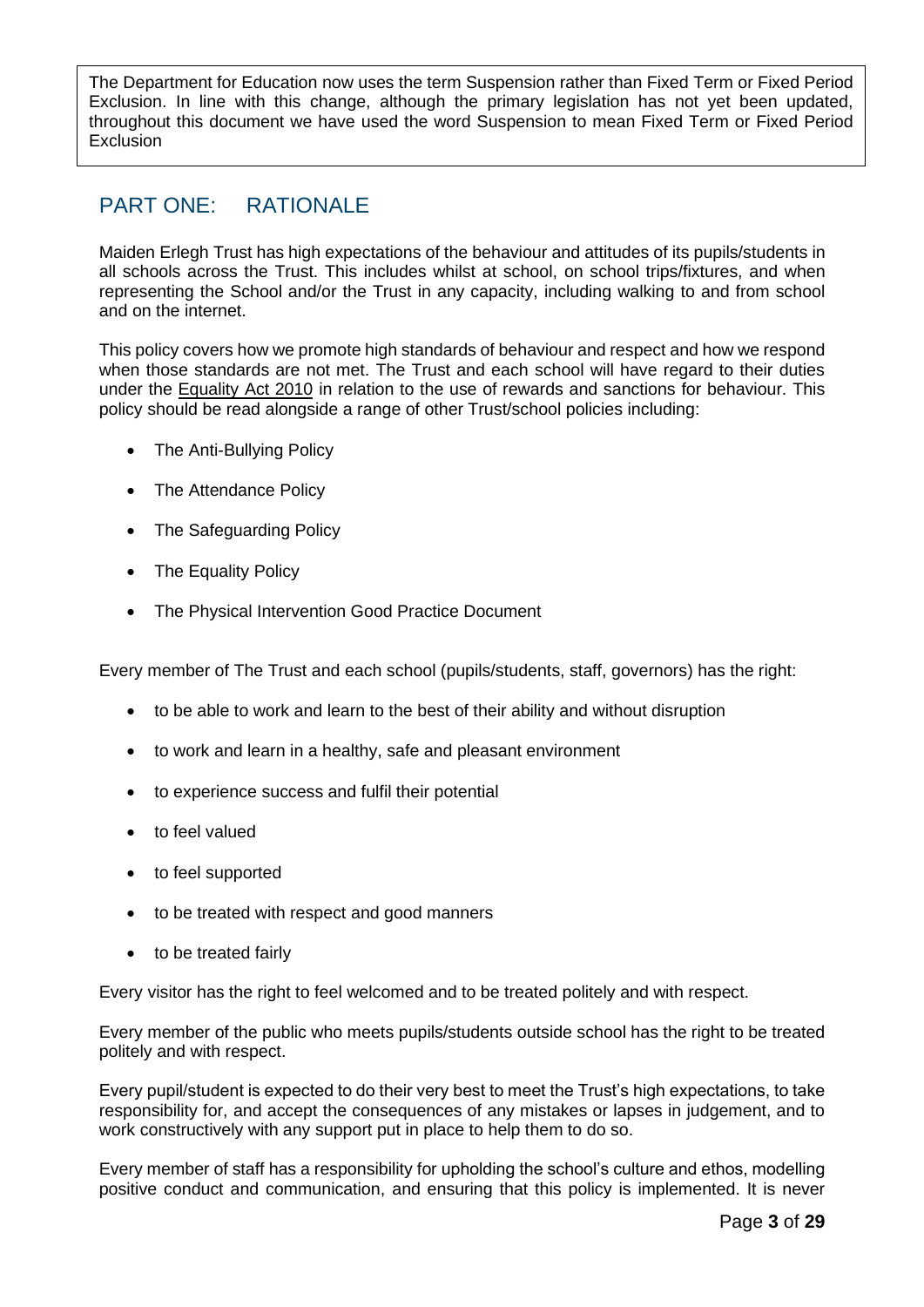someone else's job.

Teachers and TAs are expected to teach and model effective behaviours for learning provide routines and opportunities for pupils/students to develop autonomy in these over time.

Parents and carers are expected to support the Trust and its schools in their work to maintain positive and safe environments, including in their application of this and other relevant policies. **Definitions**

Conduct: Poor conduct undermines the culture and climate of schools, for example by damaging:

- the orderly running of the School
- the safety and well-being of others
- the working/learning environment for learners and staff
- the learning of others
- the Trust/school's reputation
- the welcome extended to visitors and new staff and learners

Behaviour for Learning: Pupils/students who display good behaviour for learning display a positive attitude e.g. they:

- listen and participate in lessons positively
- manage and organise their learning well (e.g. meet deadlines and are punctual)
- present and organise their work neatly
- welcome and respond positively to feedback
- support others in their work and learning
- make and maintain positive relationships with others
- take responsibility for their own behaviour and attitudes to learning
- show they can work independently, in pairs and in groups
- rise to challenges and are resilient.

Unless specified, the term "behaviour" will refer both to conduct and behaviour for learning.

Bullying is any act carried out by a group or individual, repeatedly over time against a target who cannot defend themselves, that intentionally causes harm, either physically or emotionally.

Harassment is unwanted behaviour which you find offensive or which makes you feel intimidated or humiliated. You do not need to have previously objected to something for it to be unwanted.

When establishing the facts in relation to a behaviour incident the School will apply the civil standard of proof; i.e. 'on the balance of probabilities' (it is more likely than not that a fact is true) rather than the criminal standard of 'beyond reasonable doubt'.

### <span id="page-3-0"></span>PART TWO: CONDUCT AND BEHAVIOUR FOR LEARNING

Each school in the Trust will have a range of support strategies in place to prevent, support and respond to poor behaviour (including to prevent incidents escalating and thus to prevent the need for sanctions). We acknowledge that we must strike the right balance between:

- Prevention: clear communication of expectations and consequences and roles and responsibilities, to students, staff and parents and rewarding consistently good behaviour and improved behaviour
- Support: identifying early when behaviour and/or attitudes are deteriorating so that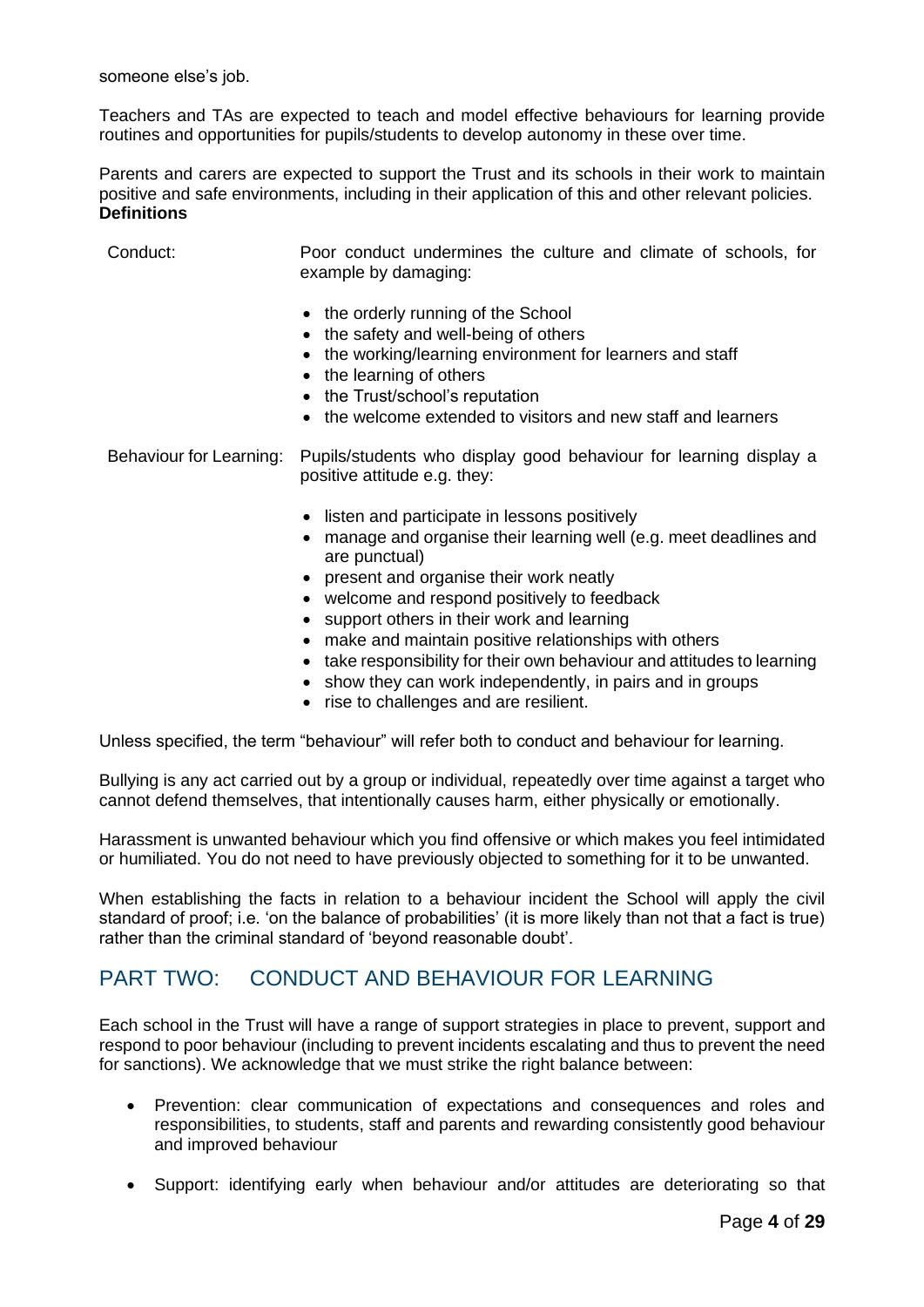supportive and/or therapeutic measures can be put in place to stop it escalating. when considering support.

• Response: sanctioning poor behaviour and, where possible, providing opportunities to restore relationships and good behaviour for learning and make amends. We never shout, berate or label.

#### **Prevention**

#### Clarity of communication

Expectations for behaviour are expressed in two main documents:

- The Code of Conduct for Students (see Annex 1)
- The Acceptable Use of Digital Technology Agreement (see school website Key Policies page)

In addition, each school will have other documents outlining the roles and responsibilities of students, parents and the School e.g.

- Clear Anti-Bullying procedures
- Attendance and punctuality expectations
- Behaviour for Learning/Classroom expectations
- Individual Pastoral Support Plans/Individual Behaviour Plans/Classroom Support Plans/Risk Assessment etc

When pupils/students join a school, they and their parents receive a copy of the Code of Conduct. At the start of each academic year, all pupils/students are reminded of the behaviour expected of them in classrooms, around school, when representing their school and when using Information Technology. Copies of the Code of Conduct and the Acceptable Use of Digital Technology Agreement are also found on the School website.

It is each Headteacher's responsibility to ensure that these expectations are clear to all stakeholders (this will include education, publication on website, and reminders through bulletins and other ad-hoc communications).

#### Rewards

Each school will develop its own reward structure appropriate for its context. In doing so, schools will consult staff and pupils/students

Children will be rewarded not only for academic effort and performance but also for aspects related to their Character Education: their attitudes, skills and behaviours – such as self-control, confidence, social skills, motivation, and resilience – that are thought to underpin success in school and beyond. They include the ability to respond to setbacks, work well with others, build relationships, manage emotions, and cope with difficult situations. There is growing evidence that these skills are important to children's later outcomes.

For examples of rewards see Annex 4

#### **Support**

We will always consider if there is an unidentified need causing or exacerbating poor behaviour and thus if additional support is necessary.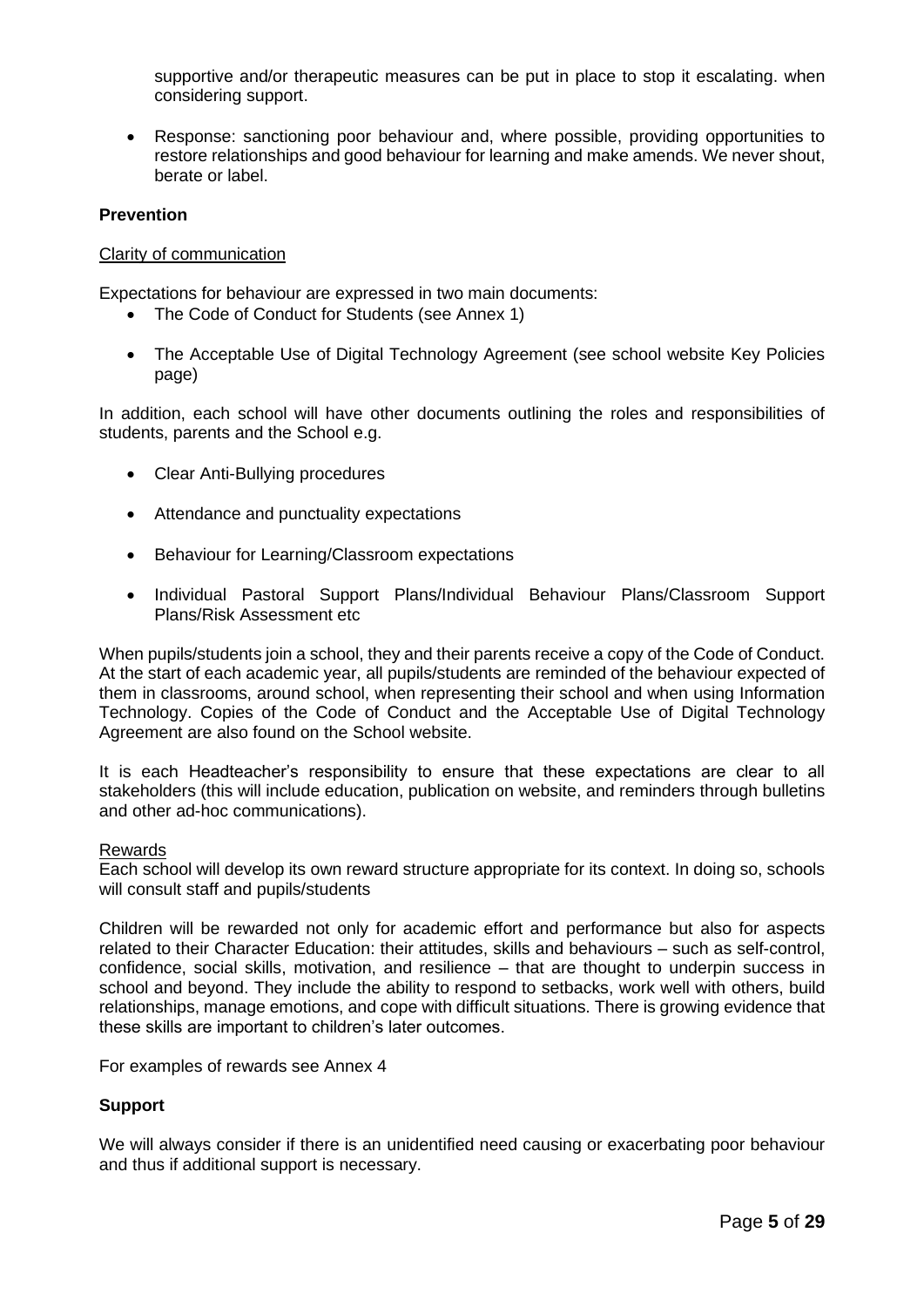Where the issue is related to Behaviour for Learning (including linked to homework), individual teachers will employ a range of support techniques to avoid having to escalate from a Level 1 issue (see Annex 3). For example:

- Encouraging pupils/students to use different resources and people to help them with activities
- Moving the student to a different part of the classroom
- Using a period of "time-out" with another teacher
- Offer support outside lesson time if they are finding the work challenging and/or to catch up missed work
- Implementing a short period on a department report card

Where the issue is related to conduct around the School (including linked to punctuality or uniform) staff will employ a range of support techniques to avoid having to escalate from a Level 1 issue (see Annex 3). For example:

- Encouraging pupils/students to focus on clear behavioural improvement targets
- Implementing a brief period on a pastoral report card or reward chart to reinforce positive conduct and/or behaviour for learning
- Issuing spare school uniform on a temporary basis

The Inclusion Team may also use a range of more bespoke supportive measures. For example:

- Bespoke support sessions (e.g. mentoring, counselling as appropriate)
- Revised Classroom Support Plans
- Risk Assessments with linked actions for staff, students and parents where behaviour potentially poses a risk.
- An Alternative Learning Programme in school to allow pupils/students to reflect on their behaviour, keep up with work and make a fresh start when reintegrated into the wider school community.
- A part-time and/or modified timetable for an agreed period, to support rehabilitation and/or restoring relationships, or catching up work, and/or reducing anxiety which may be in part causing the poor behaviours (this may be in school or with another organisation, or a combination of both).
- A Managed Move to another school (see Part Three).
- Referrals to outside agencies (e.g. for assessment or to try and secure external support)

When issues are persistent, support strategies will be more formal and include students and parents. The purpose of these strategies is to:

- Set targets for improvement and de-escalation of issues
- Agree support strategies (and risk assessments or referrals to other agencies as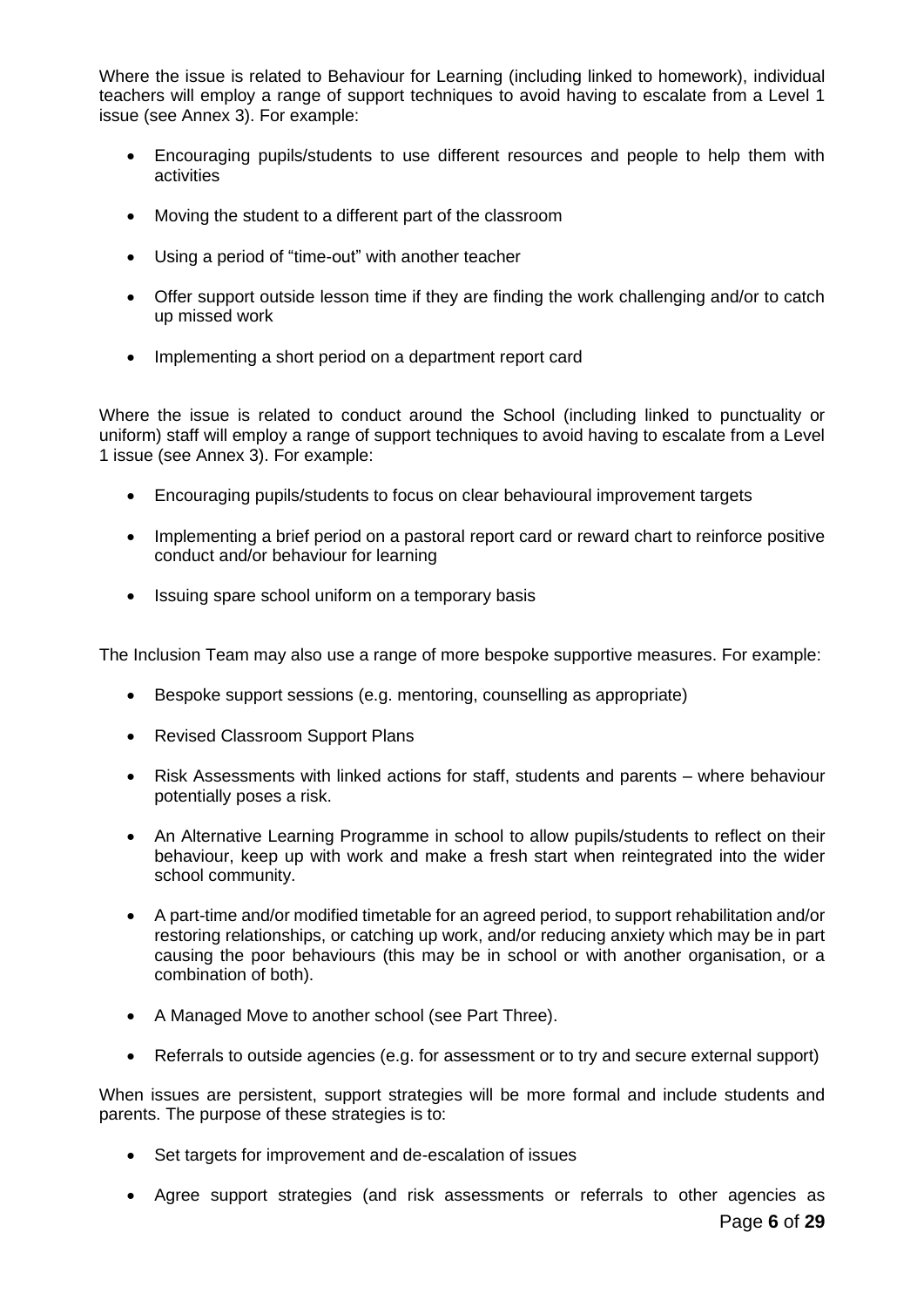#### necessary)

• Agree roles and responsibilities for all parties.

Individual Behaviour Plans (IBPs) are typically used for persistent Level 2 or Level 3 behaviours and run by Pastoral Middle Leaders and involve meetings every four to six weeks. We would expect to see significant improvement within half a term.

Pastoral Support Plans (PSPs) are typically used when an IBP has not had the desired outcome, when behaviour is a serious concern and/or when a pupil/student is deemed to be at risk of either suspension or permanent exclusion. PSPs are usually run by Senior Leaders and involve meetings every 2 to 3 weeks. We would expect to see significant improvement within half a term, with no further Level 4 incidents.

Sixth Form Contracts are used in Key Stage 5 when an IBP or PSP may have been used in other key stages.

#### **Response**

#### The management of behaviour

This policy's effectiveness is based on consistent, assertive and positive school-wide behaviour management, which ensures that expectations, routines and good habits enforced in one area of the School, are reiterated and upheld in all other areas. All staff are responsible for managing behaviour, and the implementation of this policy, in each Trust school.

In addition, staff at Maiden Erlegh Trust schools are expected to adopt our basic principles of behaviour management which are informed by therapeutic and restorative approaches:

- We see every child/young person as an individual worthy of respect and kindness.
- The response to any poor behaviour aims to preserve the positive environment and dignity for everyone involved.
- We praise more than we chastise (6:1)
- We sanction poor behaviours and support young people
- We do not punish the majority for the errors of a few
- We never make personal comments
- We do not shout or sanction in anger
- The person imposing any prevention or support strategies, or sanctions must inform the pupil/student and their parents in a timely way and explain the reasons for them.
- A pupil's/student's behaviour record may be taken into account when allocating places on a school trip, visit or activity.

#### Staff training

All staff are required to read and implement the Behaviour Policy before starting school and Behaviour Management are covered with all members of staff at induction and are refreshed during the year. In addition, all staff receive reminders of their school's local procedures (e.g. Annex 3) in the relevant handbook.

Trainee teachers and NQTs received bespoke sessions on behaviour management and we provide professional coaches and mentors for colleagues who need support in this area.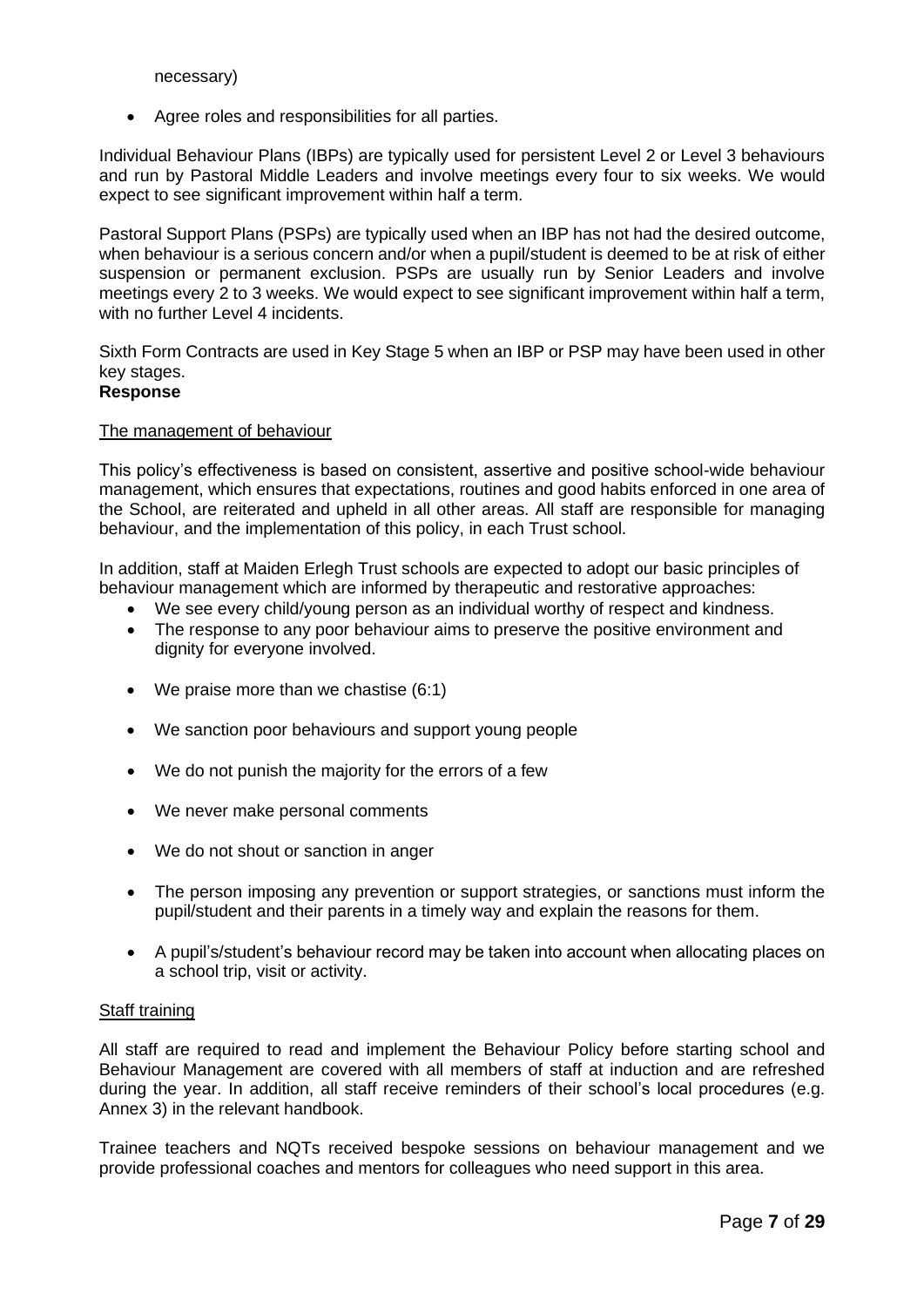Whole school training sessions cover a range of professional development sessions linked to behaviour management e.g. on Behaviour for Learning, working with SEND pupils/students, deescalation techniques.

We also provide training on advanced specialist strategies such as physical intervention, mental health first aid and working with SEND pupils/students.

#### **Sanctions**

The law allows schools to impose sanctions upon pupils/students for disciplinary reasons only. This includes breaches of the Behaviour Policy and in respect of those who fail to follow instructions. Sanctions can be imposed for misbehaviour in and out of school to such an extent as is reasonable.

When imposing a sanction, the following conditions must be satisfied:

- The sanction must be imposed by a paid member of staff, or an unpaid member of staff authorised by the Headteacher;
- The decision to impose the sanction must be made on school premises or while the pupils/student is under the charge of the member of staff imposing the sanction;
- The imposition of the sanction must not breach any other legislation (for example, the Special Education Need Code of Conduct or the Equality Act 2010);
- The sanction must be reasonable and proportionate, taking into account the pupils/student's age, special educational needs, disability, or religious requirements
- Having a Special Educational Need or Disability does not exempt a pupil/student from school consequences or sanctions, though this will be taken into account during the investigation and any potential sanction will be considered in accordance with the school's legal duties and responsibilities under the Equality Act 2010 and in line with the Special Educational Needs and Disability Code of Practice, and after all reasonable adjustments have been made where appropriate.

#### When sanctions are required

We would expect the majority of incidents to be resolved immediately with a pupil/student responding to reminders of the Trust/school's expectations and not repeating the behaviour. If the pupil/student fails to respond positively to reminders of expectations and fails modify their behaviour, one or more of the following sanctions may be imposed:

- A verbal reprimand
- Extra work or repeating unsatisfactory work until it meets the required standard
- The setting of written tasks as punishments, such as writing lines or an essay
- Loss of privileges for instance the loss of a responsibility or not being able to participate in a non-uniform day
- Detention including during break-time, lunch-time, after school and at weekends
- A same day disciplinary detention
- School based community service or imposition of a task such as picking up litter or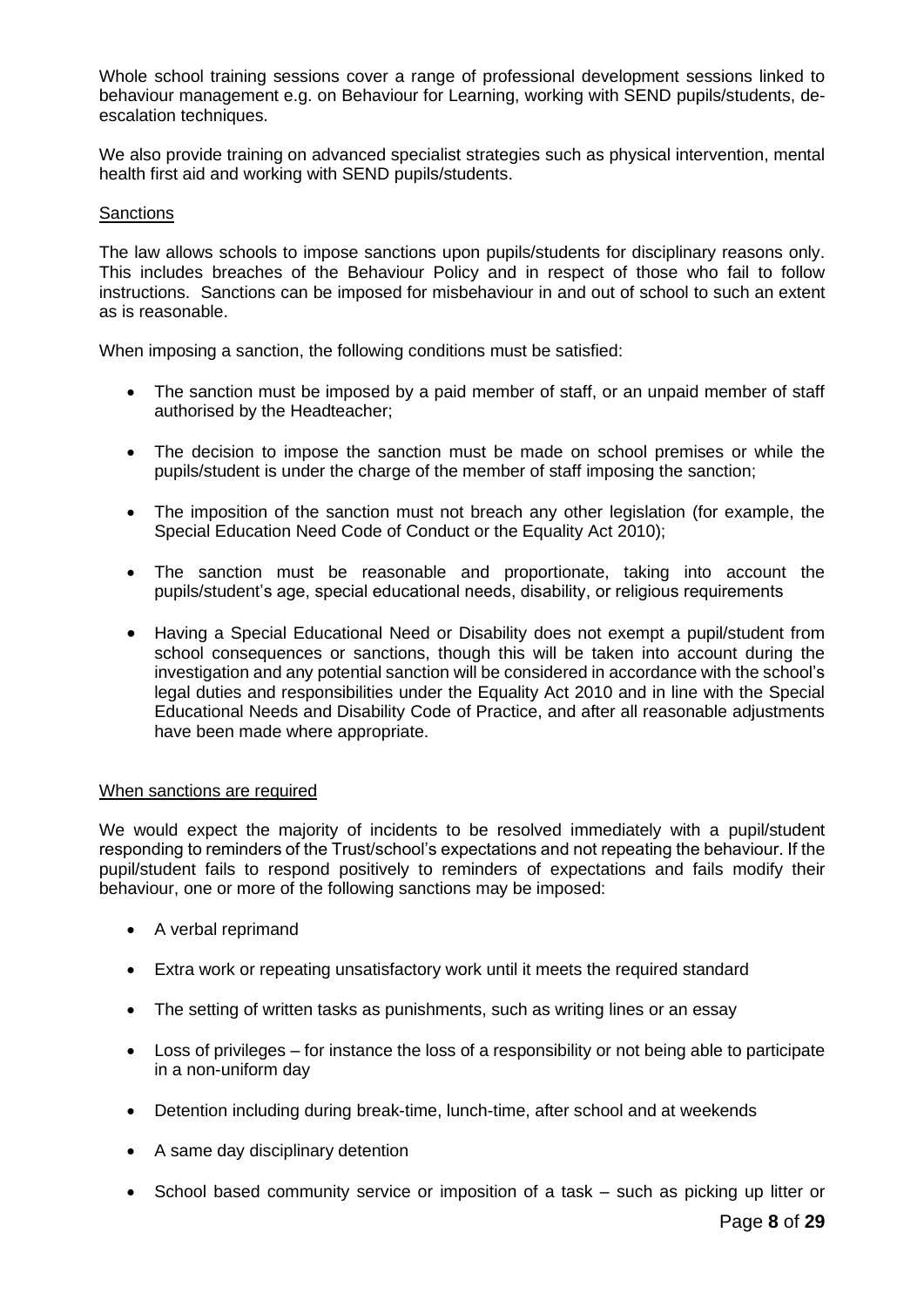weeding school grounds; tidying a classroom; helping clear up the dining hall after meal times; or removing graffiti

- Regular reporting including early morning reporting; scheduled uniform and other behaviour checks; or being placed "on report" for behaviour monitoring
- In more extreme cases schools may use suspension or permanent exclusion.

When a pupil/student, having been sanctioned in this way, either refuses to comply or fails to modify their conduct/behaviour for learning, or when a pupil's/student's behaviour has become more serious, they will be referred to a school leader who may impose one or more of the following sanctions:

- A longer disciplinary detention
- Multiple disciplinary detentions
- Multiple same day disciplinary detentions
- Extended days
- Withdrawal of free time at break, lunch, free period privileges in school
- A period of community service (done in the pupil's/student's own time)
- A temporary or permanent ban from representing the School on trips, visits or public activities
- A temporary or permanent ban from taking part in school social activities
- Withdrawal of an allocated place on a school trip, visit or other activity (forfeiting any monies paid for such activities)
- Imposed awareness and reflection work (e.g. regarding cyber-safety, healthy living, crime prevention)
- Confiscation of property (for which we reserve the right to search the pupil's/student's belongings)
- Department/phase withdrawal, usually for 1 lesson (or in rare cases, 2-3 lessons) when the pupil/student will work on their own in another classroom (this may be with another class)
- Alternative Learning Provision (ALP) in school (pupil/student is withdrawn from lessons for a day or more)
- ALP with a modified and personalised timetable and/or support from outside agencies (arranged through the Inclusion Team and with the agreement of parents)
- A Fixed Term Transfer (FTT) a supervised Alternative Learning Provision and/or modified timetable in another educational establishment within the Trust or at another local school
- A Suspension
- A Permanent Exclusion (PEX)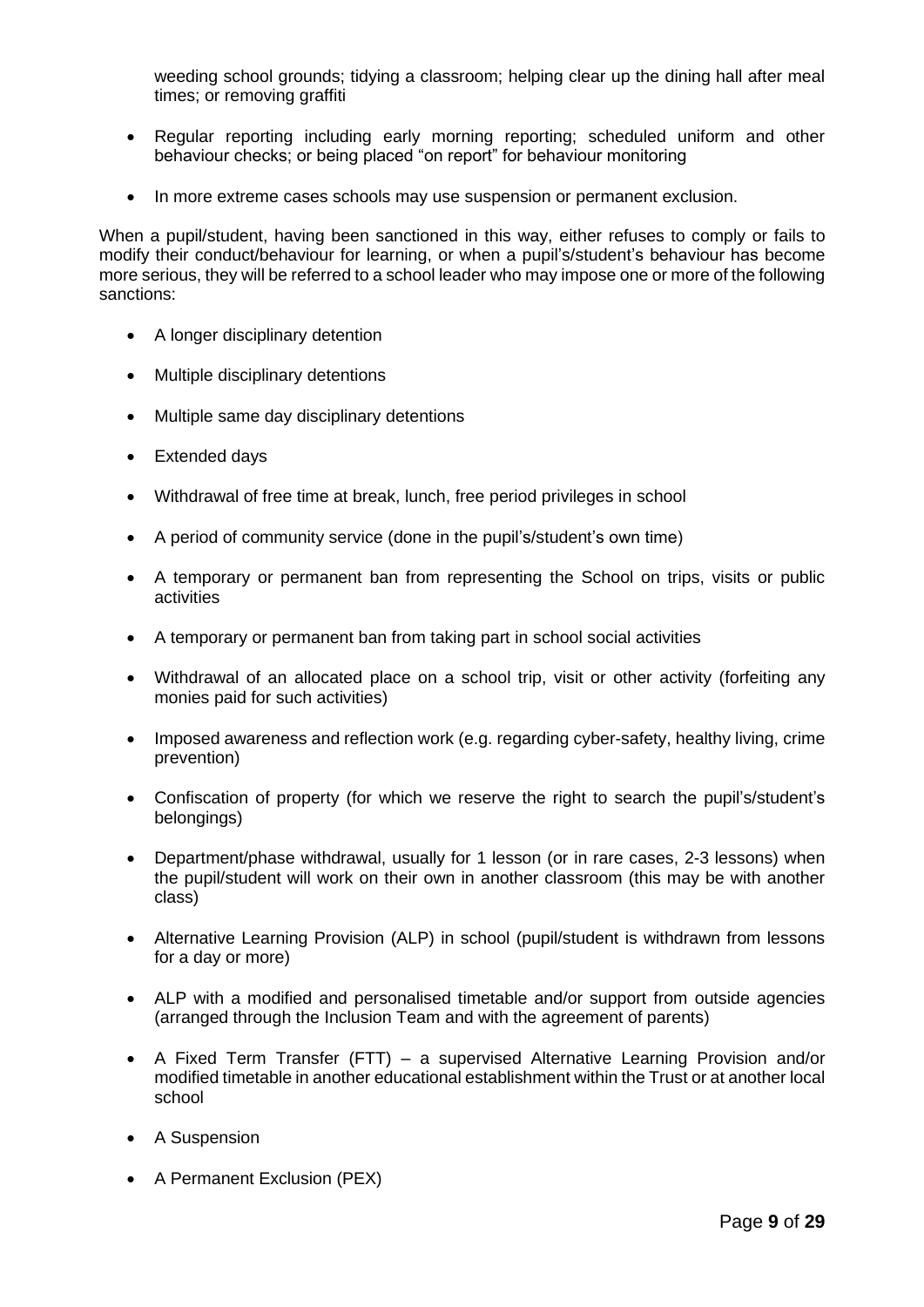The Trust's approach to poor behaviour will endeavour to be positive and constructive at all times, with any form of alternative learning, suspension or exclusion being used as a last resort, or if a situation has arisen which demands strong and immediate action.

Parents will not be involved in either the process or decision to sanction a pupil/student who is not their child, even where their child was a victim of that pupil's/student's misbehaviour.

Parents wishing to complain about any disciplinary sanction imposed on their child are able to do so under the Trust's published Complaints Policy.

See Annex 3 for the different 'stages' of response to poor conduct and/or behaviour for learning. See Part Three for specific details regarding detentions.

For all sanctions resulting in a pupil/student being withdrawn from their usual timetable as part of a formal sanction (not including the investigation period) due consideration will be given to a pupil's/student's needs, protected characteristic features, safeguarding issues and prior record, before making a final decision. The decision-making process and its conclusions will be recorded on the Trust "Sanction Consideration Form" and filed with the evidence of the investigation.

#### Use of Reasonable Force or Restraint

Government guidance sets out how reasonable force or restraint can be used in schools. [Use of](https://www.gov.uk/government/publications/use-of-reasonable-force-in-schools)  [Reasonable Force in Schools 2013.](https://www.gov.uk/government/publications/use-of-reasonable-force-in-schools) The Trust also has a Physical Intervention Good Practice Document which applies to all schools. This can be found on the school website.

The term "reasonable force" means such force as is reasonable in the circumstances, and covers a broad range of actions involving a degree of physical contact with a pupil/student which are used by most teachers and other members of staff in schools at some point during their careers. Force is usually used to control or restrain, ranging from guiding a pupil/student to safety by the arm, to more extreme circumstances such as breaking up a fight, or restraining a pupil/student to prevent violence or injury.

The term "reasonable in the circumstances" means using no more force than is needed to achieve the desired result, proportionate to the possible consequences it is intended to prevent.

Members of staff will always try to avoid using reasonable force in a way which might cause injury but, in extreme cases, it may not always be possible to avoid injuring a pupil/student.

Reasonable force is generally used for two main purposes; to control pupils/students, or to restrain pupils/students. The term "control" means either passive physical contact (such as standing in between two pupils/students or blocking the path of a pupil/student), or active physical contact (such as leading a pupil/student by the arm out of a classroom). The term "restrain" means to hold back physically or to bring a pupil/student under control.

The decision as to whether or not to physically intervene is down to the professional judgement of the member of staff concerned, and will always depend on the specific circumstances involved or perceived to be involved at the time when the decision needs to be made, sometimes within seconds. It is a power, not a duty, and a member of staff is not therefore under a duty to intervene, however members of staff to have a duty of care towards pupils/students and members of staff may therefore decide that not intervening may potentially breach that duty of care.

Where a pupil/student is disabled or has special educational needs, reasonable adjustments will need to be made by the member of staff.

Where a serious incident has occurred, which involved the use of reasonable force, this will be notified to the pupil's/student's parents. In deciding whether an incident is serious, the School will consider the pupil's/student's behaviour and the level of risk involved, the degree of force used, the effect of the use of reasonable force on the pupil/student or the member of staff and the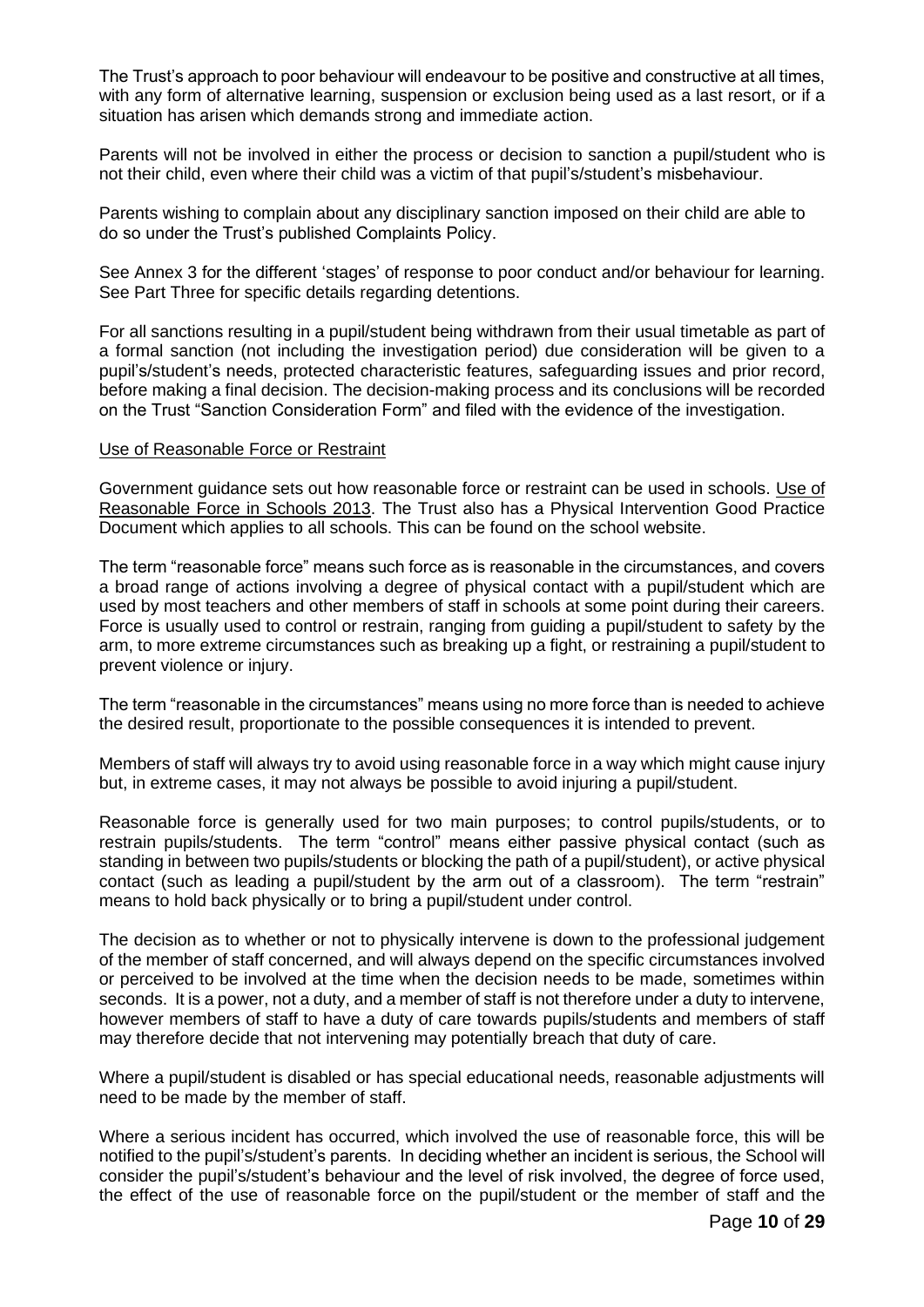pupil's/student's age.

Training in the use of reasonable force will be provided to members of staff, where appropriate.

All members of staff (including volunteers and parents attending school trips where the Headteacher has put these people temporarily in charge of pupils/students) have the power to use reasonable force to prevent pupils/students from:

Examples of when reasonable force can be used include:

- To remove a pupil/student from a classroom when they have refused to follow an instruction to do so
- To prevent a pupil/student from behaving in a disruptive manner at a school event or on a school trip
- To prevent a pupil/student from leaving a classroom where allowing them to leave would put their safety or the safety of others at risk
- To stop a fight between students
- To restrain a pupil/student during an outburst to prevent them from harming themselves or others.
- Prevent a pupil/student from committing a criminal offence

The above list contains examples, but is not exhaustive, and there may be other circumstances in which the use of reasonable force is justified. The force used must be reasonable, proportionate and necessary in the circumstances in which it was used.

When using reasonable force would put a member of staff, or anyone else at risk, they should take other reasonable action to minimise the risk and get help (including calling the police or paramedics, or for the help of parents, where necessary).

The Headteacher and authorised members of staff may also such force as is reasonable in the circumstances when conducting a search of a pupil/student without their consent for certain prohibited items (see Part Four).

Parental consent is **not** required for members of staff to use reasonable force on pupils/students. Parents who are unhappy that reasonable force has been used on their child are able to submit a formal complaint to the relevant school under its published Complaints Policy, however it will be the responsibility of the parents to prove that the force used was not reasonable, proportionate and necessary. It will not be for the member of staff to prove this and the member of staff will not necessarily be suspended when a complaint is received.

It is not illegal for members of staff to touch a pupil/student where this is proper and necessary. In addition to being able to use reasonable force, in the course of normal day to day activities and in proper and necessary circumstances, for example when comforting, congratulating or praising a pupil/student, or demonstrating techniques in music or physical education, it may be appropriate for staff to touch a pupil/student.

Each school will keep a log of serious incidents involving the use of reasonable force which will be reviewed with the Trust's Director of Inclusion and Safeguarding on an annual basis.

#### Corporal Punishment

Corporal punishment (the use of physical violence or force to inflict pain as a punishment) is illegal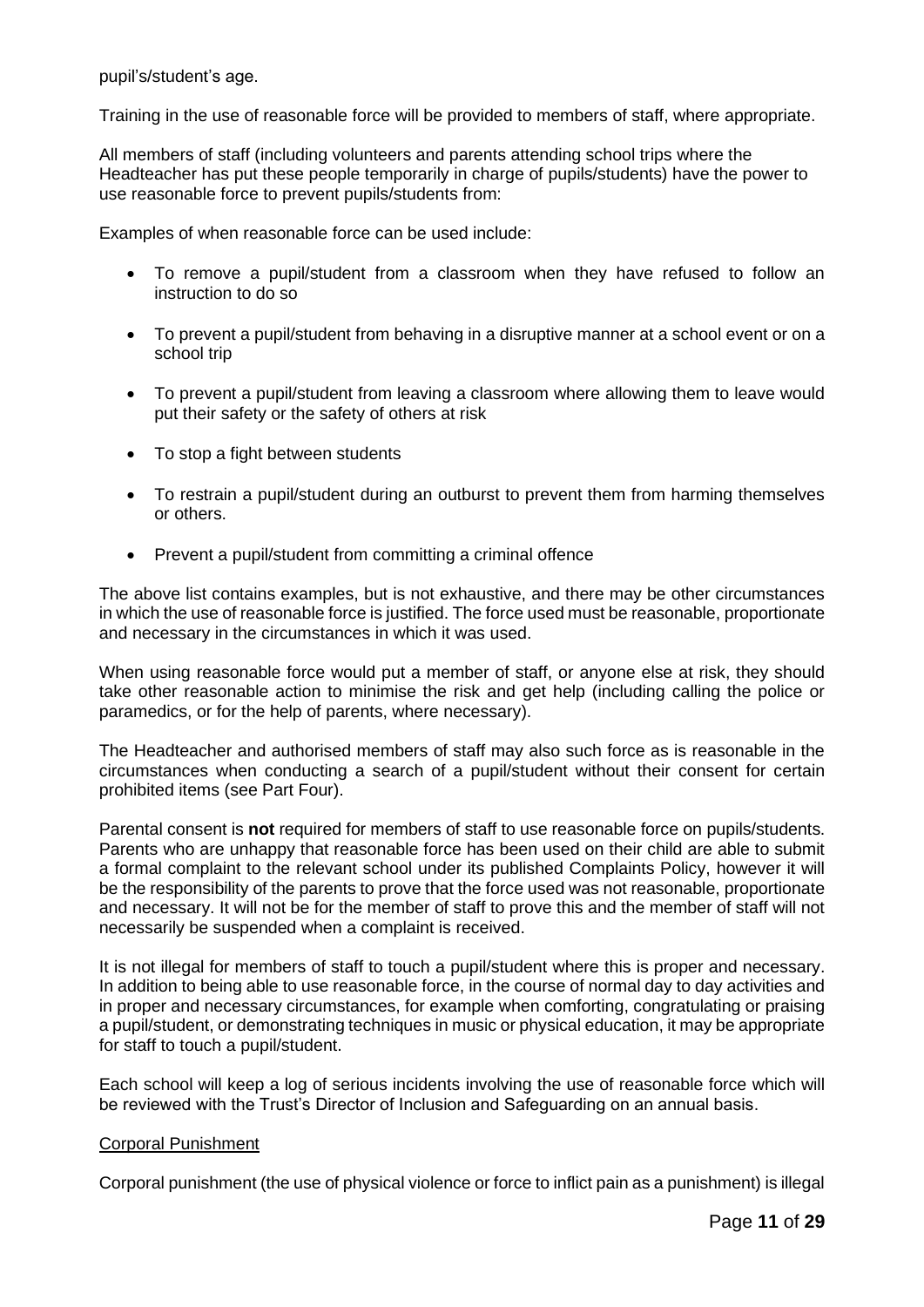in all circumstances and will never be used at the School or anywhere within the Trust.

#### **Specific Types of incident**

#### Pupils'/students' behaviour outside the School gate (including on the internet)

When a school is made aware of pupils/students behaving inappropriately or in a way which is unsafe outside school, their parents will be informed, and advised as to how they can support their child in the community and/or online. There will be an expectation on parents to support the School in disciplinary matters.

Non-criminal poor behaviour and/or bullying which occurs off the School premises, and which is witnessed by a staff member or reported to the School, may also be considered as grounds for sanctions as outlined within this policy. In such cases, incidents will be reviewed, and sanctions imposed in the same way as if the incident had happened in school (including up to permanent exclusion).

Pupils/students may be disciplined for poor behaviour when the pupil/student is:

- Taking part in any school-organised or school-related activity or
- Travelling to or from school or
- Wearing school uniform or
- In some other way identifiable as a pupil/student at the School

Pupils/students may also be disciplined for poor behaviour at any time, whether or not the conditions above apply, that:

- Could have repercussions for the orderly running of the School or
- Poses a threat to another pupil/student or member of the public or
- Could adversely affect the reputation of the School or the Trust

In all cases of poor behaviour, the teacher can only discipline the pupil/student on school premises or elsewhere when the pupil/student is under the lawful control of the staff member.

#### Breaches of the Law

The School has the power to impose an appropriate disciplinary sanction on a pupil/student who has misbehaved in a way which could amount to a criminal offence (for example, theft, physical or sexual assault, criminal damage, possession or supply of prohibited substances, harassment or public order offences). This applies to misbehaviour on the School's premises or outside school, and a sanction can be imposed even where the pupil/student was not identifiable as a pupil/student of the School at the time.

There may be occasions when the police decide to take no formal action against a pupil/student, but this does not always mean that the police have cleared the pupil/student of guilt – they may be satisfied that an offence was committed, but have decided it was not in the public interest to take formal action. The School will therefore carry out its own investigation (applying the civil standard of proof 'on the balance of probability', rather than the criminal standard of 'beyond reasonable doubt') and may impose a sanction where it is fair, reasonable and proportionate to do so.

The Trust and/or the relevant school will report any behaviour which may amount to a criminal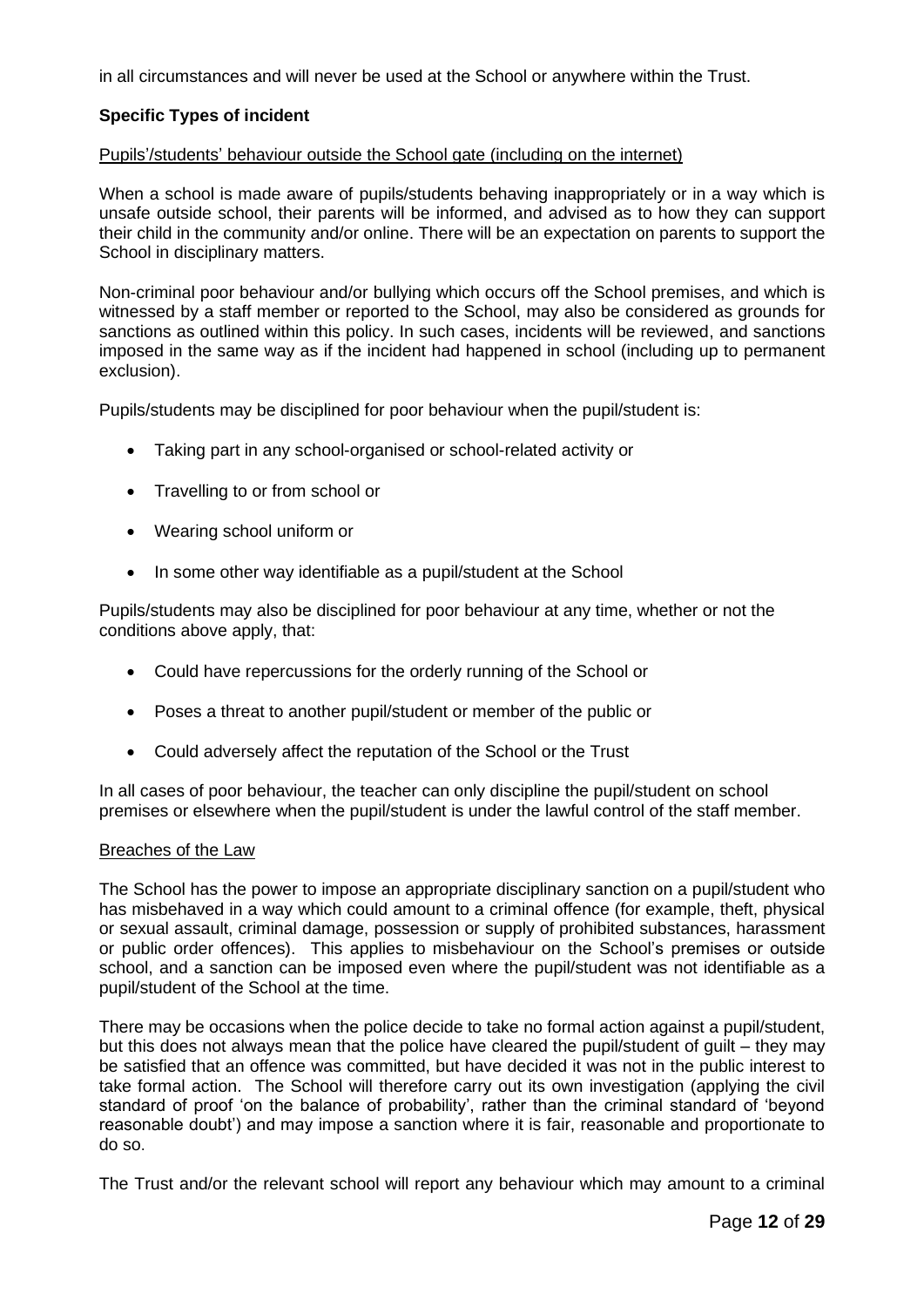offence to the police (and in most cases to Social Services) and co-operate fully with any subsequent police investigation or prosecution by providing all relevant information.

If a child is found in possession of a weapon (including a blade), a controlled substance, an acid or toxin, child or extreme pornography the Trust and/or relevant school will automatically report them to the police and in most cases to Social Services.

If the School is concerned of potential links to radicalisation, criminal exploitation or gangs they will liaise with the appropriate agency.

#### Mobile telephones and electronic devices

When used at a time or in a way which is restricted, the mobile telephone/device will be considered a "prohibited item" banned by the Trust/school, and subject to the normal rules on searching, seizure, retention or destruction.

A pupil's/student's mobile telephone/device may also be confiscated by the relevant school as a disciplinary sanction. In such cases, the mobile telephone/device will be retained until it can be collected by the pupil/student and/or parent after a period of time agreed by the School. This may be up to the end of the current term.

Any use of a mobile telephone/device must comply with the relevant school's Acceptable Use of Digital Technology Agreement. Any unauthorised use of a mobile 'telephone will be considered to be in breach of this agreement.

Please see Annex 2 for local arrangements.

#### School uniform (code of dress in the Sixth Form)

Pupils/students are expected to wear the relevant school uniform/code of dress, and abide by the School's expectations of appearance and self-presentation including to and from school.

These are made clear on the website and we expect parents to support our expectations. When there are valid reasons for a pupil/student not being able to comply for a short period of time, parents are expected to confirm the reasons for this in writing, and to rectify the situation in the shortest period of time possible.

Please see Annex 2 for local arrangements.

#### Malicious allegations

Malicious allegations against staff are very serious, and we reserve the right to impose any sanction up to and including a permanent exclusion. When a pupil/student is found to have made a malicious allegation, a sanction will be imposed.

In addition, where the pupil/student remains in school, they are likely to be required to undertake some supportive and educational work. In some circumstances it may be appropriate for the child to take part in a process of restorative justice or mediation with the member of staff in order for all parties to be able to move forward. We would expect parents to support this.

#### Vandalism, Damage or Theft

In the event that a pupil/student is found to have caused damage as a result of wilful or reckless behaviour we reserve the right to ask the parent/carer for a contribution towards the cost of replacement/repair. This applies to damage to the school building and its contents as well as property belonging to another pupil/student, a member of staff, or a visitor. The same applies in the event that a pupil/student is found to have stolen property.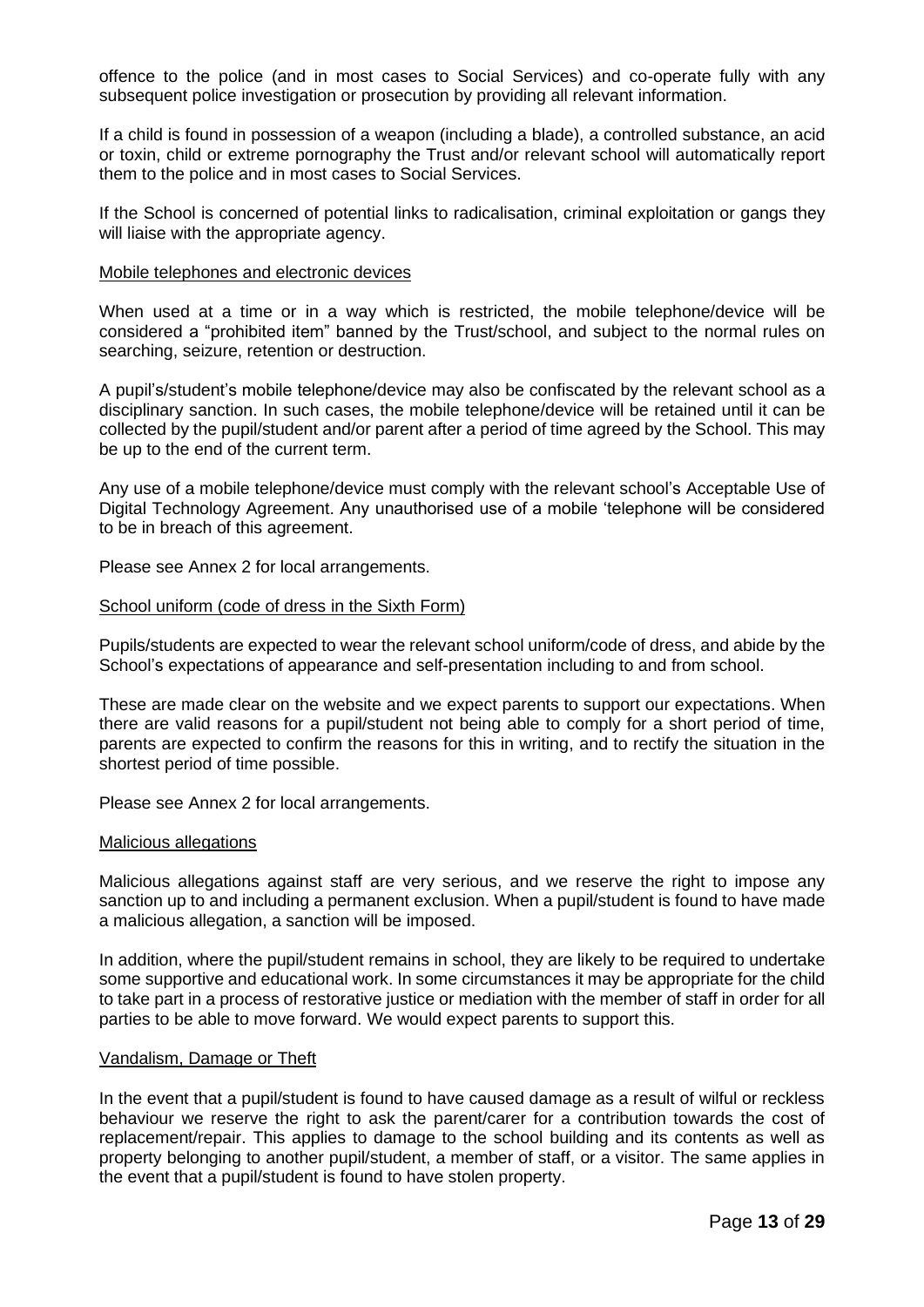### <span id="page-13-0"></span>PART THREE: DETENTION

Schools have the power to impose detention (including outside school sessions) upon any pupil/student under the age of eighteen years as a disciplinary penalty. All detentions will be recorded electronically on the pupil's/student's file.

#### **Permitted Day**

The detention can be on a "permitted day", which is any school day, any Saturday or Sunday (excluding the Saturday and Sunday immediately before or after school holiday) or any teacher CPD/inset day.

#### **Notice**

Parents are not legally entitled to notice of a detention imposed upon their child before it can take place, although a school will usually notify the parents of any detention imposed outside normal school sessions, except in relation to detentions which take place immediately after school.

#### **Parental Consent**

Parental consent to a detention is **not** required. If parents want to raise an objection to a detention, they may do so under the Trust's published Complaints Policy. In those circumstances, the detention may be postponed until after the complaint has been considered. This is not guaranteed, however.

#### **Travelling Arrangements**

In addition to the normal rules regarding the imposition of sanctions, a school will take into account whether suitable travelling arrangements can reasonably be made by the parents where the pupil/student is very young, does not live within walking distance of the School and is reliant on school transport or public transport which is only available at specific times. Whether making alternative travel arrangements is inconvenient to the parents is **not** a factor which a school will take into account.

#### **Lunch Time Detentions**

If a school imposes a detention at lunch time, the School will ensure that the pupil/student is allowed a reasonable amount of time to eat, drink and use the toilet facilities.

#### **Failure to Attend Detention**

If a pupil/student fails to attend a detention without a reasonable excuse, they will normally receive a more severe sanction.

### <span id="page-13-1"></span>PART FOUR: SUSPENSION, EXCLUSION AND ALTERNATIVES

#### **Sanctions which do not constitute suspension or exclusion**

- Lesson Withdrawal Lesson withdrawal is when the pupil/student is removed from a particular lesson for one or more lessons and placed elsewhere in the School, either on their own or with other pupils/students. This is a sanction for serious or persistent poor behaviour in a particular subject.
- Alternative Learning ALP is when a pupil/student is removed from his or her formal lessons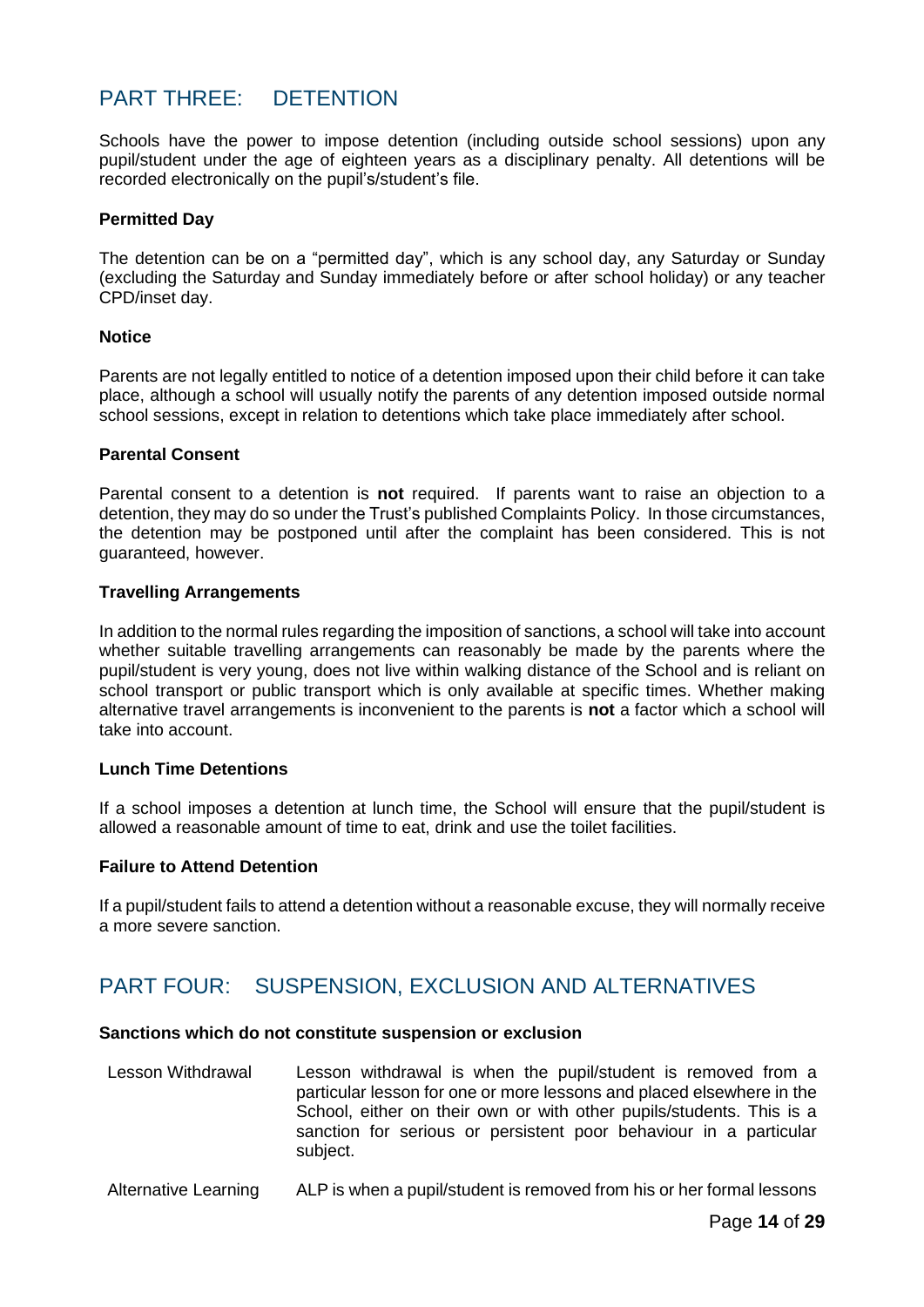Provision (ALP) for a limited period of time and placed elsewhere in the School and remains supervised. This is a sanction for serious or persistent poor behaviour. In such cases, provision will be made for the pupil/student to eat lunch and use the toilet facilities.

> The period of time a pupil/student may be sanctioned in this way is determined on a case-by-case basis. During this period, pupils/students will typically also undertake a programme of activities designed to enable them to reflect on their behaviour, its impact on them and others and how to reintegrate positively back into their school.

- Modified Timetable (MTT) A school may work with the parents and pupil/student to agree a modified timetable (usually for a fixed period of time) when the pupil's/student's day timings and/or timetable structure is adapted to improve engagement, provide time for therapeutic interventions, work experience, alternative courses etc. The MTT and its impact is reviewed regularly throughout the process.
- Fixed Term Transfers Schools within the Trust may impose a Fixed Term Transfer, whereby a pupil/student is required to attend an Alternative Learning Provision (ALP) at another school for a period of time determined on a case-bycase basis. This is a sanction for very serious or persistent school behaviour, usually as an alternative to suspension from school.
- Direction to an alternative education establishment A school's Local Advisory Board may direct a pupil/student off-site for education to improve their behaviour (in line with Alternative Provision Statutory guidance for local authorities 2013). This would be for an agreed time and reviewed regularly throughout the placement.
- Managed Move Schools within the Trust may suggest a managed move to another school with a view to it becoming a permanent placement. Typically, this will be a six-week trial (though this can be extended for a reasonable term with the consent of all parties). This is a structured and supported process allowing the pupil/student to make a fresh start, usually to avoid permanent exclusion. It is done with the pupil's/student's and the parents' consent and reviewed regularly throughout the placement

#### **Readmission**

When a child returns to school following a suspension, there will be a readmission meeting involving key staff, the child and parents. The purpose of this meeting is to:

- Take in any outstanding work set for the period of the sanction.
- Re-establish expectations for re-integration into the School community.
- Review any support strategies in place and agree any amendments/additions.

All readmission meetings will be followed-up with parents in writing.

#### Suspensions/Exclusions

Any decision to send a pupil/student off-site (even at lunchtimes) is a suspension and will be dealt with formally in accordance with [Department for Education's statutory guidance September 2017.](https://www.gov.uk/government/publications/school-exclusion) **Only the Headteacher has the power to impose a suspension or permanent exclusion.**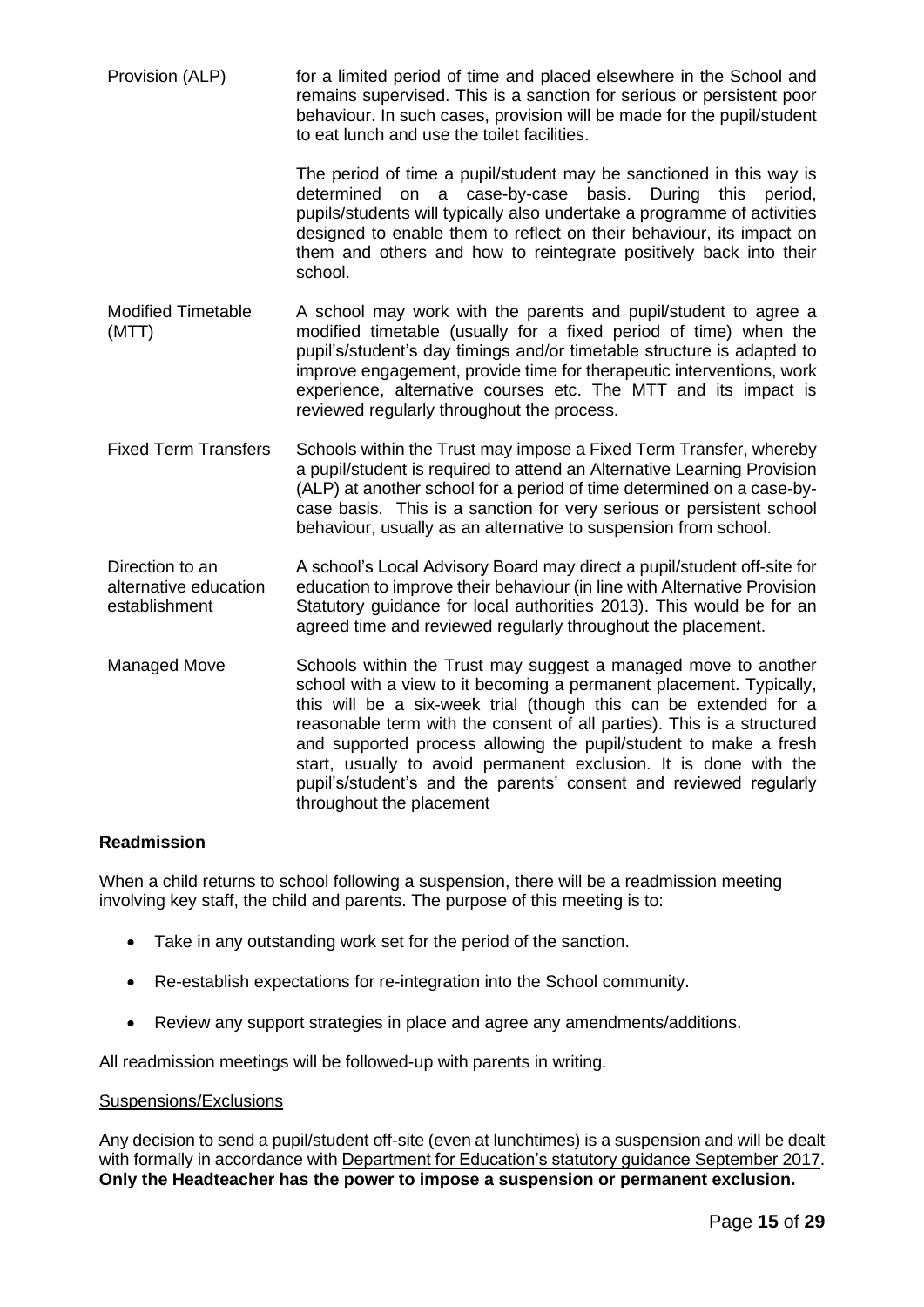Our priority is to try to prevent pupils/students being suspended or excluded from school and whilst only ever used as a last resort, suspension or exclusion may be imposed for:

- Bringing a prohibited item into school
- Bringing a school or the Trust into disrepute
- Bullying or harassment (of any member of the School community)
- Discrimination or harassment on the grounds of membership of a protected group under the Equality Act
- Damage to property belonging to another pupil/student, a member of staff or visitor to a school/the Trust
- Defiance of staff which puts the safety of staff and/or pupils/students in jeopardy
- Drug and alcohol related incidents (including legal highs, tobacco and vaping)
- Failure to comply with the expectations of an ALP or a Fixed Term Transfer
- Grooming for any purpose including sexual or criminal exploitation and radicalisation;
- Persistent and/or significant disruptive behaviour incompatible with the safe and efficient education of others
- Physical assault upon another pupil/student, member of staff or visitor to a school/the **Trust**
- Possession/use of a dangerous weapon (or implement/substance which could be construed as a dangerous weapon)
- Posting abusive, misleading or illegal comments, images or other content in emails or on social networking sites or blogs
- Significant or persistent breach of the Acceptable Use of Digital Technology Agreement
- Sexual misconduct
- Theft of property belonging to another pupil/student, member of staff or visitor to a school/the Trust
- Threatening or intimidating behaviour of any kind
- Malicious accusations
- Verbal abuse of another pupil/student, member of staff or visitor to a school/the Trust
- Violent disorder
- Persistent or deliberate reckless or dangerous behaviour

This list is not exhaustive, and there may be other instances of poor behaviour or patterns of persistent lower level behaviour which are considered to be sufficiently serious in nature to warrant a suspension. In addition, we consider the harm caused to the education and welfare of others of the pupil/student staying in school.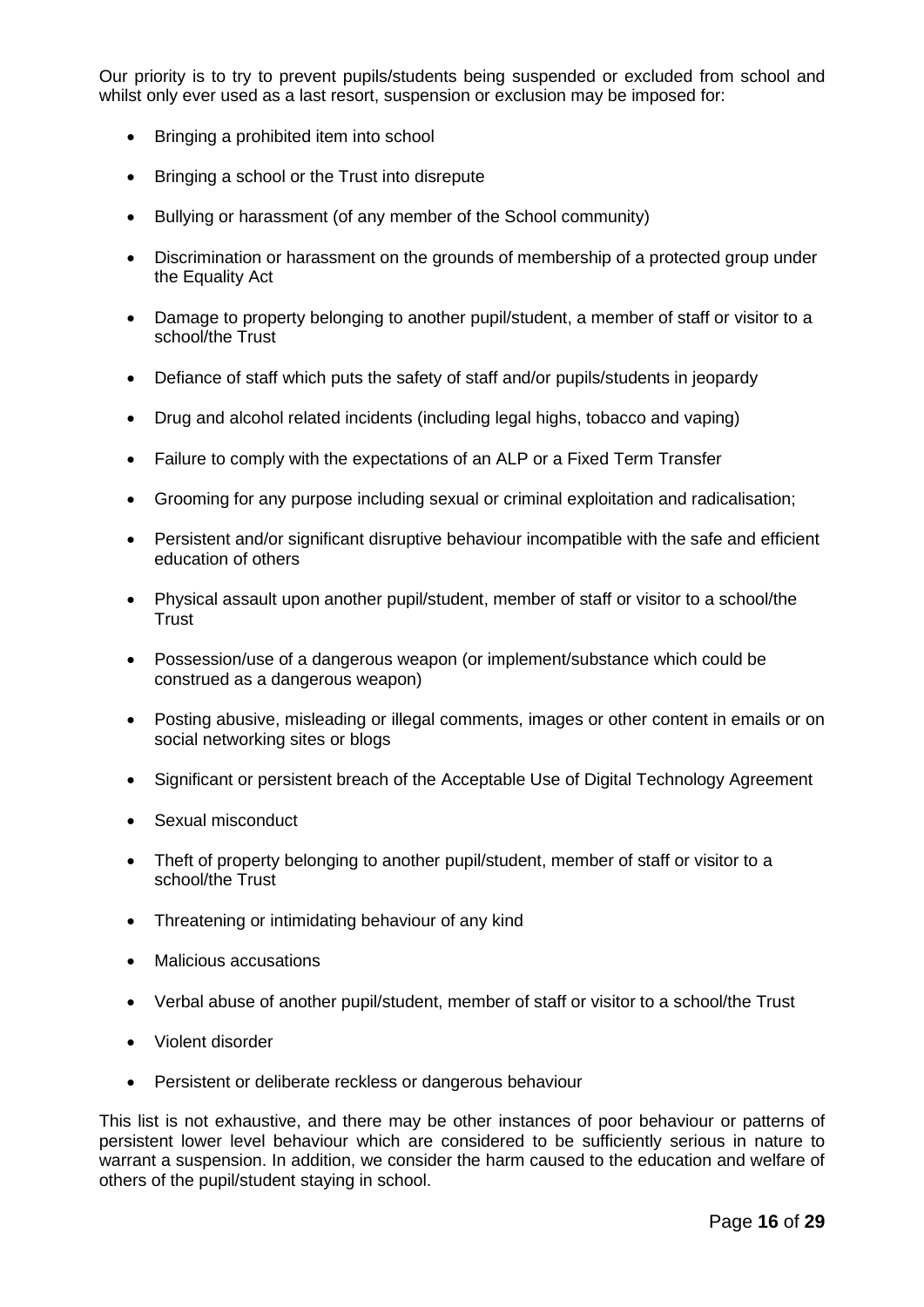#### **Suspension/Exclusion Procedures**

#### The Decision to Suspend/Exclude

Before taking the decision to suspend/exclude, the Headteacher will:

- 1. Conduct an investigation into the events leading up to the suspension/exclusion or delegate the investigation to another appropriate colleague.
- 2. The investigation will include:
	- Taking signed and dated witness statements from other pupils/students and members of staff;
		- $\circ$  If a witness is reluctant to sign a statement the interviewing staff member will produce a witness statement to confirm exactly what the witness said, and the witness will be given a chance to correct any mistakes;
		- $\circ$  In the event that a pupil/student refuses to make a statement this fact will be recorded formally by the interviewing member of staff.
	- Collecting any other relevant evidence possible (for example, photographs or CCTV footage);
	- Taking all reasonable steps to obtain a statement from the pupil/student at risk of suspension/exclusion.
- 3. The Headteacher will assess the evidence and information obtained during the course of the investigation, and establish the facts (on a balance of probabilities).
- 4. He/she will ascertain whether there are any underlying causes for the behaviour (e.g. if the pupil/student has recently suffered a bereavement or has been subjected to bullying).
- 5. He/she will ascertain whether the pupil/student has a special educational need or disability or protected characteristic (as defined by the Equality Act 2010) and whether a reasonable adjustment should be made.
- 6. He/she will decide whether a suspension (and, if so, the length of the suspension) or whether a permanent exclusion is merited.
- 7. He/she will decide whether a suspension or permanent exclusion is lawful, rational, reasonable, fair and proportionate.
- 8. A permanent exclusion will be imposed where there has been a serious breach, or persistent breaches, of this Behaviour Policy, **and** where allowing the pupil/student to remain in school would seriously harm the education or welfare of the pupil/student or others in the School.
- 9. The School reserves the right to impose (exceptionally) a further consecutive suspension or a permanent exclusion for the same misbehaviour where further evidence comes to light after the original suspension.

#### Procedure

When the Headteacher has made a decision to suspend/exclude, the following procedure will be followed:

- 1. The parents will be contacted on the same day verbally (usually by telephone) or by email if that is not possible. They will be informed of the period of the suspension or permanent exclusion and the reasons for it.
- 2. The parents will receive a formal notification letter confirming the period of the suspension,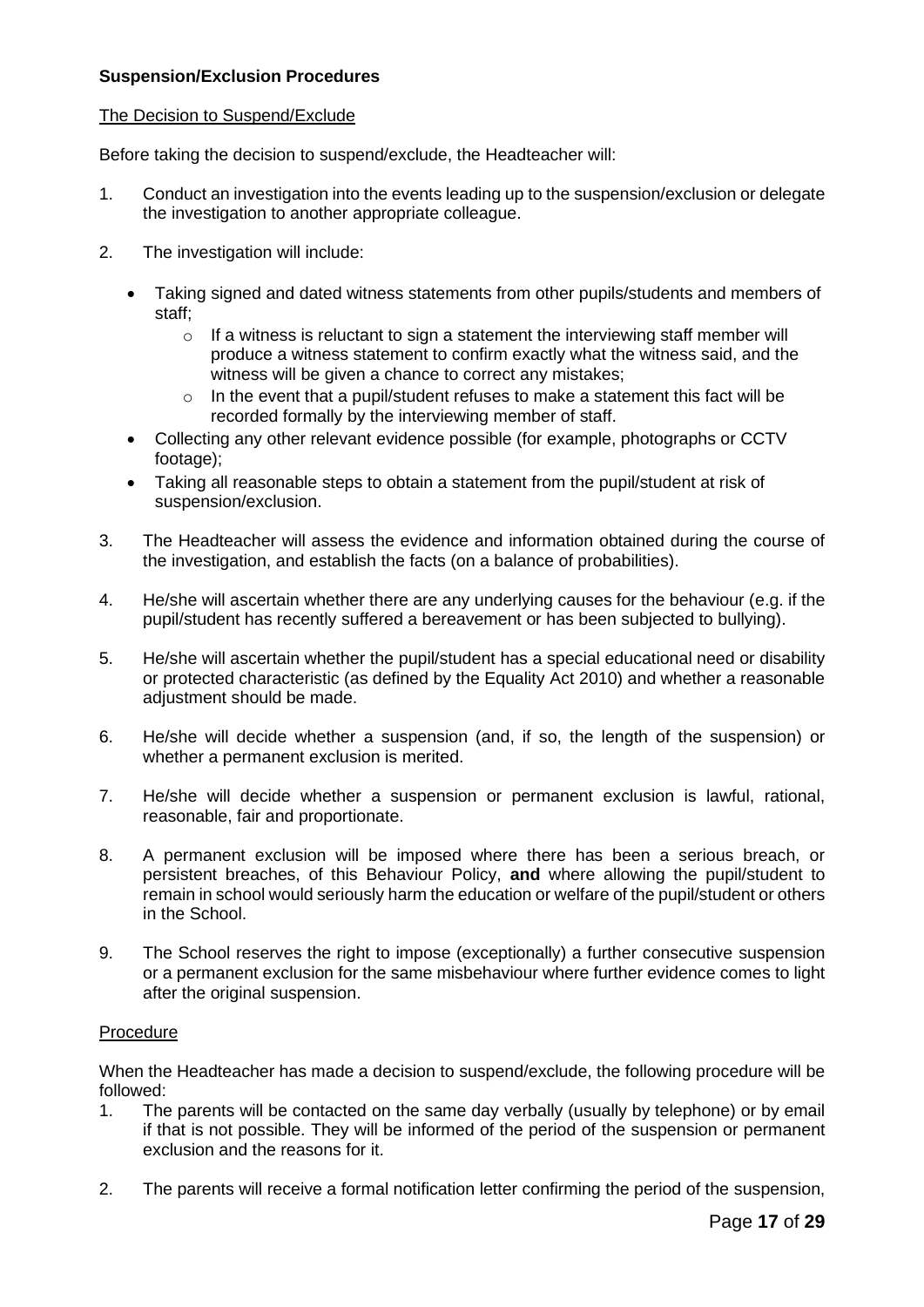the reasons for the suspension, and all other statutory information required by the Regulations and Guidance. Every effort will be made to give a copy of this to the parent or pupil/student at the time the suspension/exclusion is issued.

- 3. Work will be sent home for the pupil/student to complete during the first five days of the suspension/exclusion. Where the suspension is for a period of more than five days, the school will arrange for alternative educational provision from the sixth consecutive day. For permanent exclusions, the local authority will arrange for alternative educational provision from the sixth day of the exclusion.
- 4. For a suspension which results in the total number of days suspended in that term **not exceeding 5 days**, the parents will be invited in the notification letter to make representations about suspension which, if received, will be considered by the Local Advisory Board and, in appropriate cases, a copy of their comments will be placed on the pupil's/student's record. The Local Advisory Board will not, however, have the power to direct reinstatement, and the pupil/student will not be readmitted without a re-integration meeting with a senior member of staff (and possibly a Governor).
- 5. For a suspension which results in the total number of days suspended in that term **exceeding 5 days but not exceeding 15 days**, the parents will be invited in the notification letter to make representations about the suspension which, if received, will result in the Local Advisory Board Disciplinary Committee arranging a meeting **within 50 school days** to review the Headteacher's decision and decide whether to uphold the suspension or direct reinstatement, immediately or on a specified date. If the decision to suspend is upheld, the pupil/student will not be readmitted without a readmission meeting with a senior member of staff (and possibly a Governor).
- 6. For a suspension which results in the total number of days suspended in that term **exceeding 15 days**, the parents will be invited in the notification letter to make representations about the suspension and, whether or not representations are received, the Local Advisory Board Disciplinary Committee will arrange a meeting **within 15 school days** to review the Headteacher's decision and decide whether to uphold the suspension or direct reinstatement, immediately or on a specified date. If the decision to suspend is upheld, the pupil/student will not be readmitted without a readmission meeting with a senior member of staff (and possibly a Governor).
- 7. For a **permanent exclusion**, the parents will be invited in the notification letter to make representations about the exclusion and, whether or not representations are received, the Local Advisory Board Disciplinary Committee will arrange a meeting **within 15 school days** to review the Headteacher's decision and decide whether to uphold the exclusion or direct reinstatement, immediately or on a specified date.
- 8. For a suspension which results in the **loss of opportunity to take a national curriculum test or public examination**, the parents will be invited in the notification letter to make representations about the suspension and, whether or not representations are received, the Local Advisory Board Disciplinary Committee will **take reasonably practicable steps to arrange a meeting before the test or examination is due to take place, and in any event within 15 school days** to review the Headteacher's decision and decide whether to uphold the suspension or direct reinstatement, immediately or on a specified date. If the decision to suspend is upheld, the pupil/student will not be readmitted without a readmission meeting with a senior member of staff (and possibly a Governor).

#### The Student's Involvement in Making Representations

Where representations are made by parents, the suspended/excluded pupil/student may also be involved by writing down anything that the pupil/student wants to say about the suspension/exclusion and attaching this to the parents' representations, which should be addressed to the Clerk to the Local Advisory Board and either taken in to the School office, or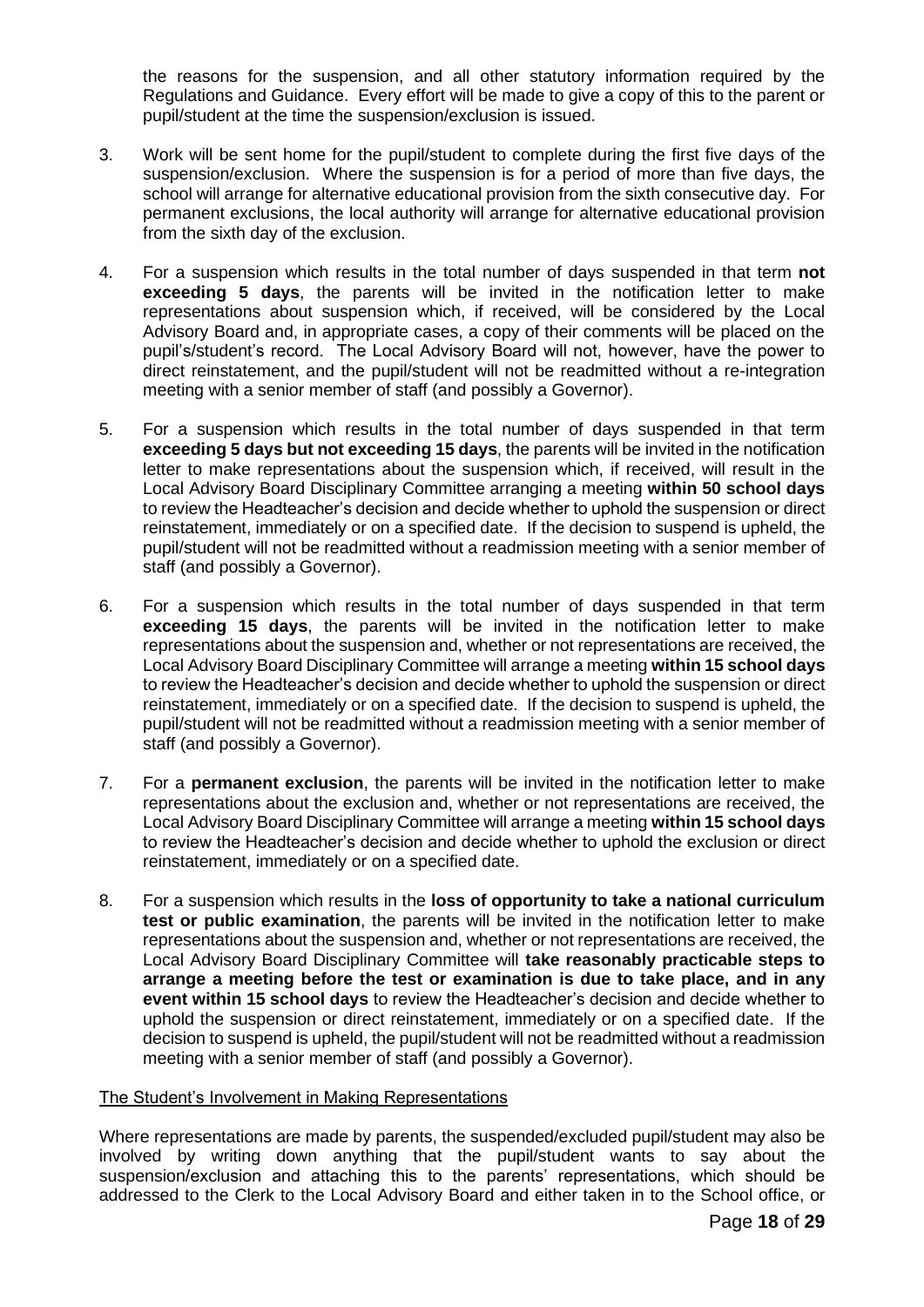sent by email to the Clerk to the Board of Trustees at [trustees@maidenerleghtrust.org](mailto:trustees@maidenerleghtrust.org) as soon as possible, and at least two days before the meeting, where relevant.

#### Local Advisory Board Disciplinary Committee Meeting

Local Advisory Board Disciplinary Committees are typically made up of three Local Advisory Board members. Where availability is limited one member of the Committee may be a Trustee.

When a Local Advisory Board Disciplinary Committee meeting is to take place, the parents are able to attend the meeting, and be accompanied by a representative (at their own expense) or a friend. The pupil/student may also attend, if the parents so wish. The parents, pupil/student, representative or friend may make representations to the Local Advisory Board at the meeting. The parents may also request that a representative of the local authority (and a representative of the local authority in the area in which the pupil/student lives, if this is a different area to the School) is invited to attend the meeting, as an observer only.

Where the Local Advisory Board Disciplinary Committee direct that the pupil/student is to be reinstated, they will be reinstated by the Headteacher immediately or, if so directed, on the specified date, and the suspension/exclusion will be recorded as withdrawn on the pupil's/student's record.

Where the decision to suspend/exclude is upheld by the Local Advisory Board Disciplinary Committee, the parents will be sent a notification letter informing them of this fact and the reasons for the decision, together with statutory information required under the Regulations and Guidance. In the case of permanent exclusions, this information will include full details of how the parents may ask for a review of the decision by an independent review panel.

#### Independent Review Panel

Independent Review Panels will be convened and run in accordance with Sections 8 and 9 of the September 2017 Statutory Guidance: Exclusion from maintained schools, academies and pupil referral units in England.

#### Document Retention

Unless exceptional circumstances apply warranting a longer retention, a copy of the Permanent Exclusion file will be retained by the School for a period of one year after which time it will be confidentially disposed of.

## <span id="page-18-0"></span>PART FIVE: THE POWER TO SEARCH

Any decision to search a pupil/student will be dealt with in accordance with Department for Education's guidance: Searching, screening and confiscation January 2018: <https://www.gov.uk/government/publications/searching-screening-and-confiscation>

A school can search any pupil/student or their possessions for any item with the pupil's/student's consent. If a member of staff asks a pupil/student to empty their pockets or bag, and they do so, this will be deemed to be consent to being searched. If a pupil/student refuses to be searched, they will be deemed to be in breach of the Behaviour Policy and could be suspended from school.

The School can require pupils/students to undergo screening by a walk-through or hand-held metal detector (arch or wand) even if they do not suspect them of having a weapon and without the consent of the pupils/students. In accordance with the guidance, if a pupil/student refuses to be screened in this way they may be sent home and their absence recorded as Unauthorised.

'Possessions' means any goods over which the pupil has or appears to have control – this includes desks, lockers and bags.

#### Prohibited Items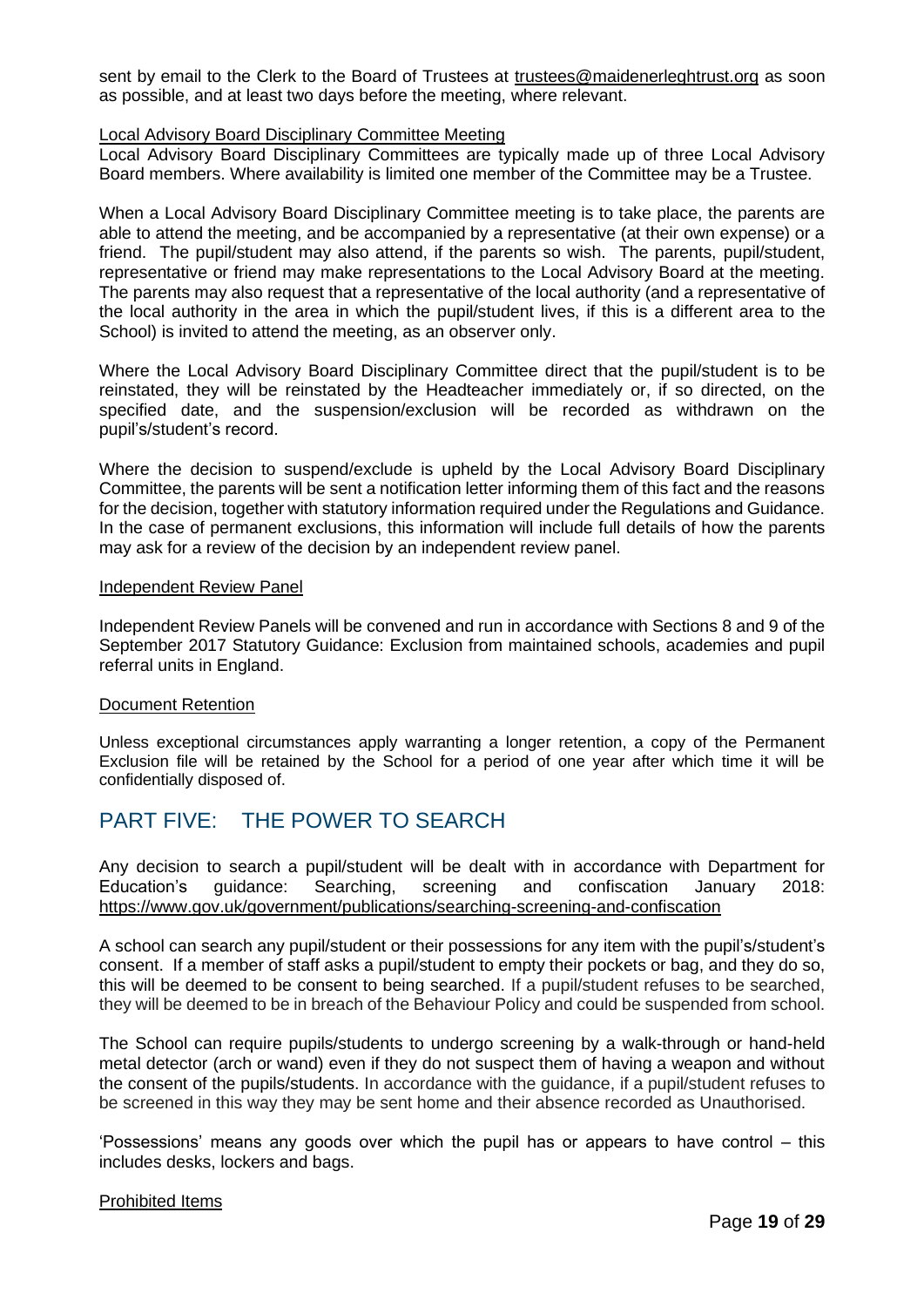A school's Headteacher and members of staff authorised by the Headteacher have the right to search a pupil/student or their possessions, without consent, if they have reasonable grounds for suspecting that the pupil/student may be in possession of a "prohibited item". If a member of staff suspects that a pupil/student is in possession of a "prohibited item" and the pupil/student refuses to empty their pockets or bag, the School can impose an appropriate sanction for this refusal.

A school's Headteacher and members of staff authorised by the Headteacher have the right to use such force as is reasonable, given the circumstances, when conducting a search for a 'prohibited item'.

The "prohibited items" are:

- Abusive or racially inflammatory images or texts
- Acids or toxins
- Alcohol
- Any article that the member of staff reasonably suspects has been, or is likely to be, used to commit an offence, or to cause personal injury to, or damage to the property of, any person (including the pupil/student themselves).
- Any item which may be being used, or have been used to coerce, groom, bribe or intimidate others;
- E-cigarette or vaping items
- **Fireworks**
- Controlled substances (including illegal or prescription drugs and associated paraphernalia)
- Knives/blades or weapons
- Laser pens or similar
- Legal highs
- Literature or images considered to be purporting extremist views
- Mobile telephones/electronic devices when used in a way that contravenes the School rules
- Pornographic images
- Replica or toy weapons (eg BB guns)
- Stolen items
- Tobacco products, lighters/matches and cigarette papers

#### Banned Items

A School and/or the Trust reserves the right to ban other items if their use or dissemination becomes disruptive or unsafe to stakeholders, or if they are considered offensive. Headteachers and authorised staff can search for items banned by the School as identified in the local school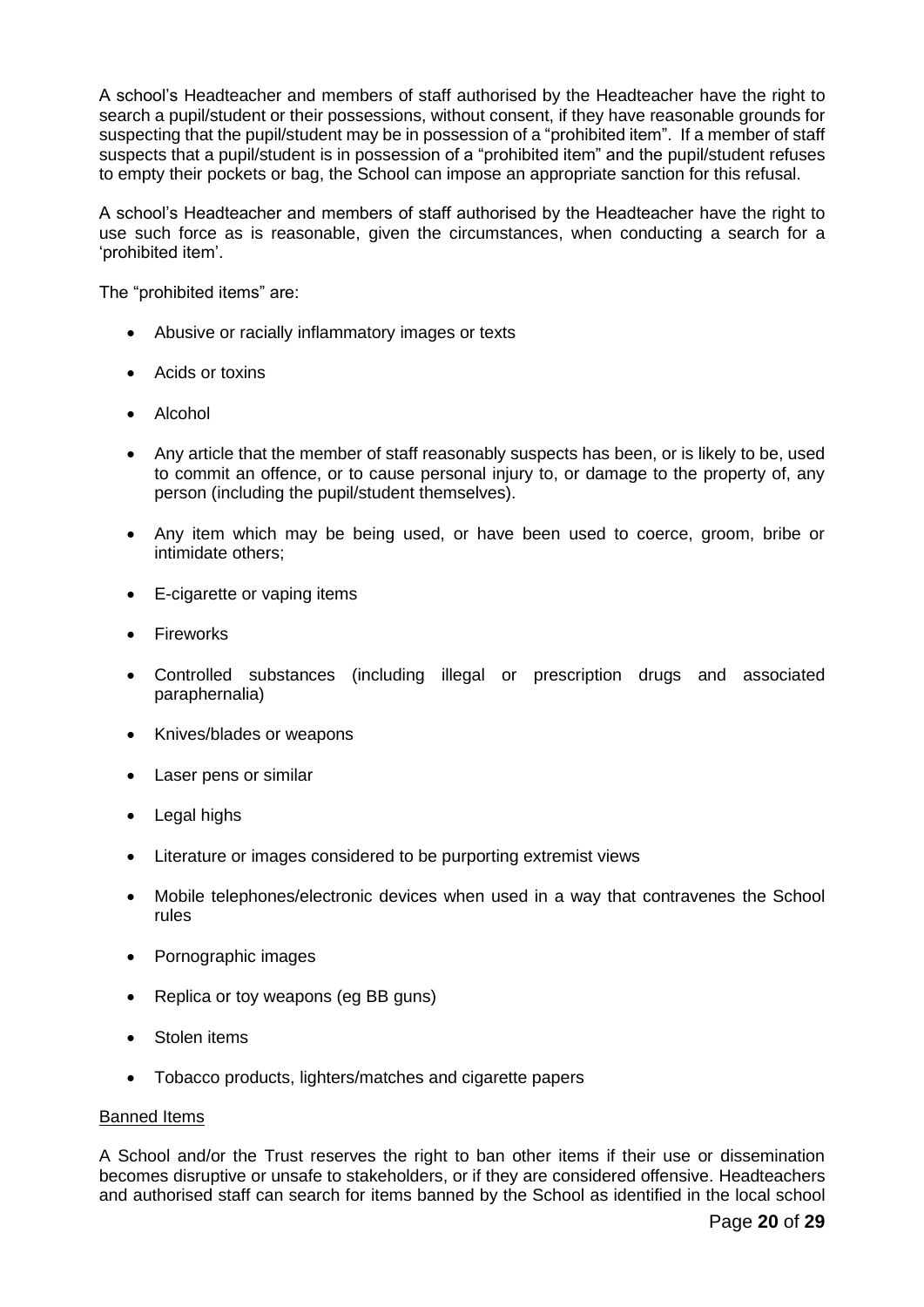rules as an item which may be searched for. Force cannot be used to search for items banned under the School rules.

#### Authorised Members of Staff

Searches will only be conducted by members of staff authorised by the Trust and/or Headteacher of a school. The following members of staff are authorised to conduct searches:

- All members of the senior leadership of the relevant school
- All members of the relevant school's Inclusion Team
- The relevant school's Special Educational Needs Co-ordinator
- The relevant school's Designated Safeguarding Lead
- The relevant school's Pastoral middle leaders
- The relevant school's Phase leaders
- The relevant school's Family Support Advisor
- The Trust's Director of Inclusion and Safeguarding
- **The Chief Executive Officer**
- Any other member of staff authorised by the Headteacher

#### **Searches**

In almost all cases, the member of staff conducting the search must be the same sex as the pupil/student being searched; and the search will be conducted in the presence of another member of staff acting as a witness. If possible, they will also be the same sex as the pupil/student.

In rare cases, however, where there are reasonable grounds to believe that there is a risk of serious harm to the pupil/student or another person if the search is not conducted immediately and there is not sufficient time to summon another member of staff, the search may be carried out by a member of staff who is the opposite sex of the pupil/student and without a witness present.

Members of staff can refuse to conduct a search, even where they are authorised to do so by the Headteacher, and the Headteacher cannot compel any member of staff to conduct a search other than a member of the School's security staff. Where a member of the School's security staff conducts a search, it should be witnessed by a permanent member of staff other than security staff at the School. Members of staff will receive training on conducting searches, as appropriate.

There is no requirement for parents to be notified in advance of a search, and parental consent is not required.

Intimate searches will never be carried out by any member of the School's staff – if it appears necessary, the matter will be reported to the police for them to decide whether to use their statutory powers in this respect.

Where a pupil/student fails to cooperate with a search for any item (including items prohibited by the School), this will be regarded as defiance and a disciplinary sanction imposed, in addition to any disciplinary sanction for other misbehaviour leading to the search.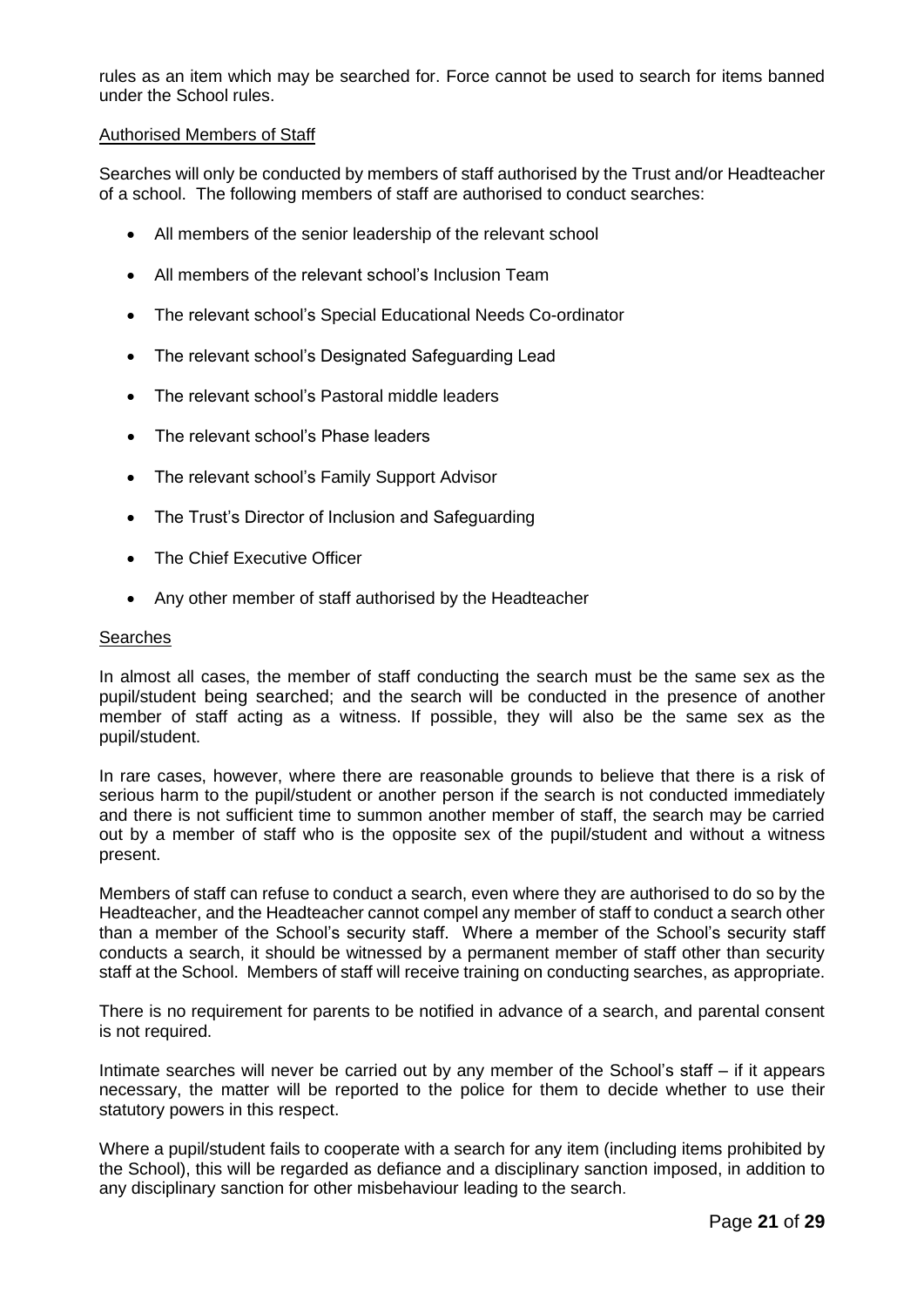All members of staff conducting a search of a pupil/student will have due regard to the pupil's/student's expectations of privacy during the search. The pupil/student will not be required to remove any clothing other than outer clothing, namely clothing that is not worn next to the skin or immediately over clothing that is being worn as underwear. Outer clothing also includes hats, footwear, gloves and scarves.

The School will notify the pupil's/student's parents when a "prohibited item" or a "banned" item has been found.

#### Confiscation of Items Found

A school can seize, retain or destroy any 'prohibited item' found following a search. A school can also seize any item found in any circumstances which is considered to be harmful or detrimental to the School and/or Trust, or any item which is evidence in relation to a criminal offence. In addition, a school can confiscate, retain or dispose of any item belonging to a pupil/student as a disciplinary sanction for misconduct by the pupil/student, where reasonable to do so.

Where the member of staff is not sure whether a substance found is illegal or not, but has reason to believe that it may be an illegal substance, it will be treated as an illegal substance.

In determining whether there is a "good reason" not to hand items over to the police, or for not erasing data or files from electronic devices, the member of staff will take into account all relevant circumstances and use their professional judgement, including considering the value of a stolen item, and whether an item can be safely disposed of by the School.

| Abusive or racially<br>inflammatory images<br>or texts                                                                                                                                                                                                                | These will either be handed to the police or destroyed. If the image or<br>text is electronic they will be deleted from the device and from the cloud<br>if it is not to be handed over to the police, before retaining or disposing<br>of the device, or returning it to the pupil/student who owns it. |
|-----------------------------------------------------------------------------------------------------------------------------------------------------------------------------------------------------------------------------------------------------------------------|----------------------------------------------------------------------------------------------------------------------------------------------------------------------------------------------------------------------------------------------------------------------------------------------------------|
| Acids or toxins                                                                                                                                                                                                                                                       | Where acids or toxins are found, these will either be handed to the<br>police or destroyed.                                                                                                                                                                                                              |
| Alcohol                                                                                                                                                                                                                                                               | Where alcohol is found, the School will seize and dispose of it. Alcohol<br>will not be returned to the pupil/student, their parents or any other<br>person.                                                                                                                                             |
| Any item which may<br>be being used, or<br>have been used to<br>coerce, groom, bribe<br>or intimidate others                                                                                                                                                          | Any item falling into this category will be seized and handed to the<br>police.                                                                                                                                                                                                                          |
| Any article that the<br>member of staff<br>reasonably suspects<br>has been, or is likely<br>to be, used to commit<br>an offence, or to<br>cause personal injury<br>to, or damage to the<br>property of, any<br>person (including the<br>student/pupil<br>themselves). | Any item falling into this category may be delivered to the police or<br>returned to the owner. It may also be retained or disposed of.                                                                                                                                                                  |
| E-cigarette or vaping<br>items                                                                                                                                                                                                                                        | Where these items are found, the School will seize these and dispose<br>of them. They will not be returned to the pupil/student, their parents or<br>any other person.                                                                                                                                   |
| Mobile<br>telephones/electronic                                                                                                                                                                                                                                       | Where mobile telephones or electronic devices are seized, the<br>Headteacher or authorised member of staff may search the device if                                                                                                                                                                      |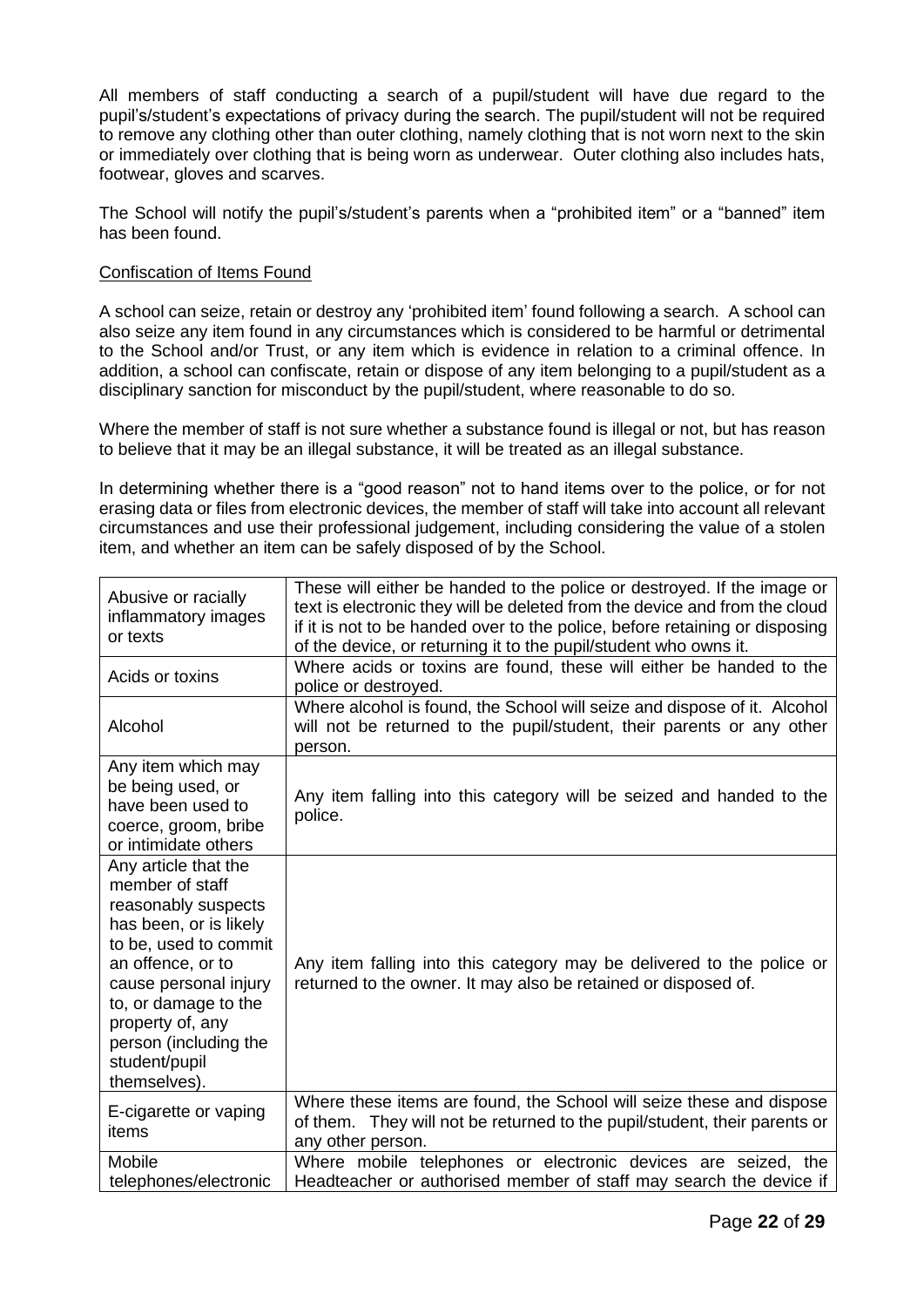| devices when used in<br>they reasonably suspect that there is data or a file on the device which     |  |
|------------------------------------------------------------------------------------------------------|--|
| has been, or could be, used to cause harm, to disrupt teaching, to break<br>a way that               |  |
| the School rules or to commission a crime. They can delete the data/file<br>contravenes the          |  |
| including from the cloud if it is not to be handed over to the police, before<br>School rules        |  |
| retaining or disposing of the device, or returning it to the pupil/student                           |  |
| who owns it.                                                                                         |  |
| Where fireworks are found, the School will seize these and dispose of                                |  |
| Fireworks/caps<br>They will not be returned to the pupil/student, their parents or<br>them.          |  |
| any other person.                                                                                    |  |
| Where controlled drugs are found, the School will seize these and hand<br>Controlled substances      |  |
| them over to the police as evidence as soon as possible, and co-<br>illegal<br>(including<br>or      |  |
| operate fully with any subsequent investigation or prosecution. Where<br>prescription drugs and      |  |
| associated<br>there is a good reason for doing so, the School may dispose of the                     |  |
| controlled drugs instead of handing them over to the police.<br>paraphernalia)                       |  |
| Where knives/blades or weapons are found, the School will seize these                                |  |
| Knives/blades or<br>and hand them over to the police as evidence as soon as possible, and            |  |
| weapons<br>co-operate fully with any subsequent investigation or prosecution.                        |  |
| Where these items are found, the School will seize these and dispose                                 |  |
| of them. They will not be returned to the pupil/student, their parents or<br>Laser pens or similar   |  |
| any other person                                                                                     |  |
| Where other substances are found which are not believed to be                                        |  |
| controlled drugs but are believed to be harmful or detrimental to good                               |  |
| order and discipline (for example "legal highs" or acid), the School will<br>Legal highs             |  |
| dispose of them. They will not be returned to the pupil/student, their                               |  |
| parents or any other person.                                                                         |  |
| These will either be handed to the police or destroyed. If the image or<br>Literature or images      |  |
| considered to be<br>text is electronic it will be deleted from the device and from the cloud if      |  |
| it is not to be handed over to the police, before retaining or disposing of<br>purporting extremist  |  |
| the device, or returning it to the pupil/student who owns it.<br>views                               |  |
| Where pornographic videos or images are found, the School will seize                                 |  |
| these and dispose of them. Electronic imagery Images will be                                         |  |
| permanently deleted from the device and from cloud storage. Where                                    |  |
| the pornography is extreme or involves children, the School will hand<br>Pornographic images         |  |
| the video/images over to the police, and co-operate fully with any                                   |  |
| subsequent investigation or prosecution. They will not be returned to                                |  |
| the pupil/student, their parents or any other person.                                                |  |
| These will either be handed to the police or destroyed. They will not be<br>Replica or toy           |  |
| returned to the pupil/student, their parents or any other person.<br>weapons                         |  |
| Where items which are believed to be stolen are found, the School will                               |  |
| seize these and hand them over to the police as evidence as soon as                                  |  |
| possible, and support any subsequent investigation or prosecution.<br>Stolen items                   |  |
| Where there is a good reason for doing so (for example, where there is                               |  |
| no criminal investigation), the School may return the stolen items to their                          |  |
| rightful owner instead of handing them over to the police.                                           |  |
| Where these items are found, the School will seize these and dispose<br><b>Tobacco</b><br>products,  |  |
| of them. They will not be returned to the pupil/student, their parents or<br>lighters/matches<br>and |  |
| any other person.<br>cigarette papers                                                                |  |

#### Liability for Confiscated Items

Members of staff who have seized a "prohibited item" have a defence to any proceedings brought against the School or Trust or themselves in relation to the loss of, or damage to, any item which they have confiscated in accordance with the procedure outlined in this Behaviour Policy. Whilst the School will ensure that reasonable care is taken of seized items, the School will not accept any liability for the loss of, or damage to, any items which have been confiscated in accordance with the procedure outlined in this Behaviour Policy.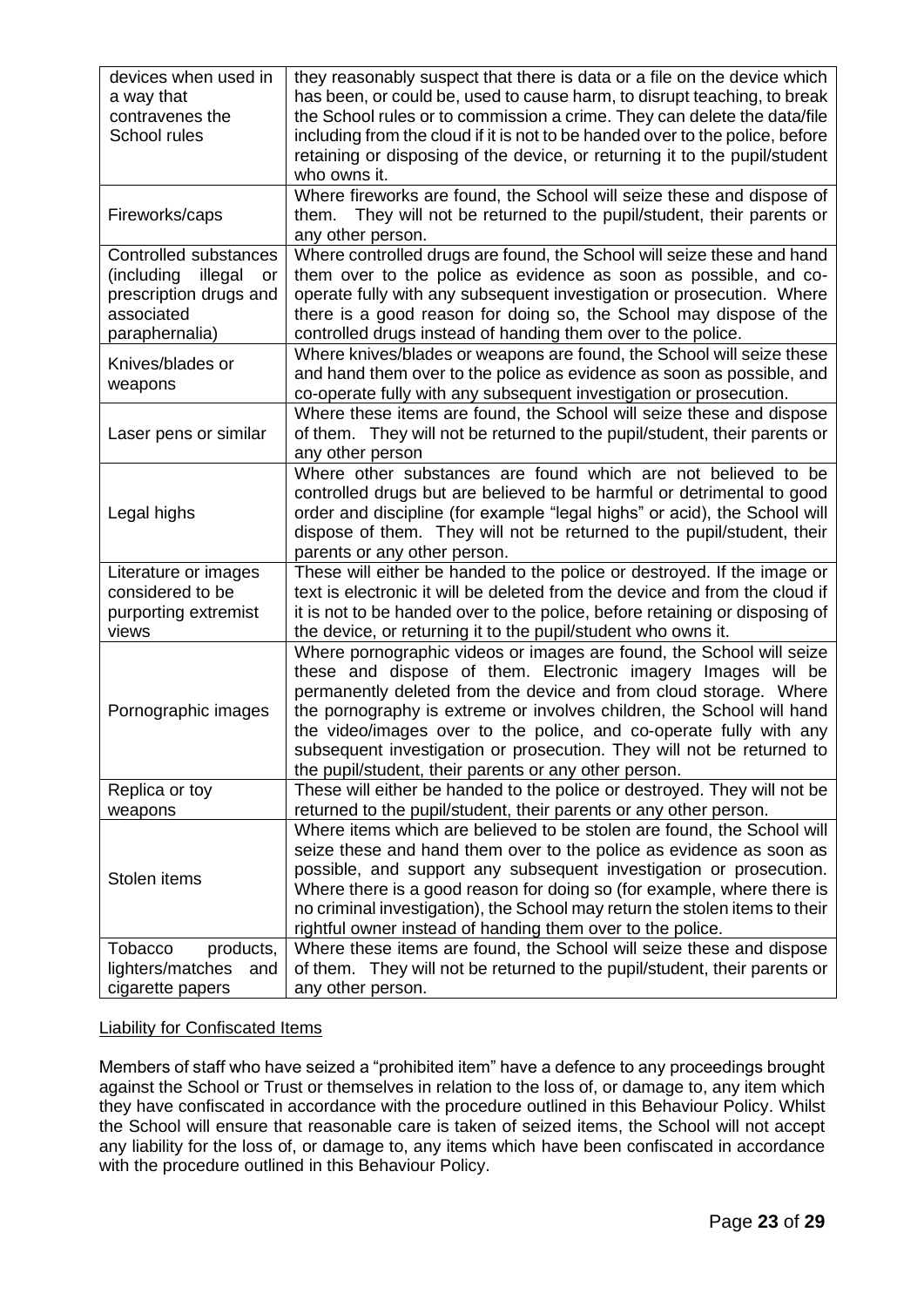## <span id="page-23-0"></span>PART SIX: MONITORING

School level rewards, support strategies and sanctions (including all detentions) are recorded centrally as are all attendance records.

This log is monitored by members of pastoral/Inclusion staff to check for patterns and trends (for example with respect to gender and SEND). As a result of this monitoring, interventions are put in place to support individuals and groups as necessary.

As part of each school's half termly reviews of its school improvement plan review and school evaluation, senior leaders scrutinise a range of data relating to behaviour and attitudes (including suspensions/exclusions) to determine how effective strategies are and the impact they are having. Where necessary, strategies are adapted and interventions put in place.

These reviews and their outcomes, are shared with the Local Advisory Board and the Trust Chief Executive Officer.

The Chief Executive Officer reviews information relating to behaviour across all school in the Trust, as well as any particular strengths and strategies for further improvement, and presents this to the Standards Committee. Where necessary, the Trust Standards Committee can direct the Chief Executive Officer to undertake further work in respect of behaviour with and/or through the Director of Inclusion and Safeguarding and/or the Headteachers.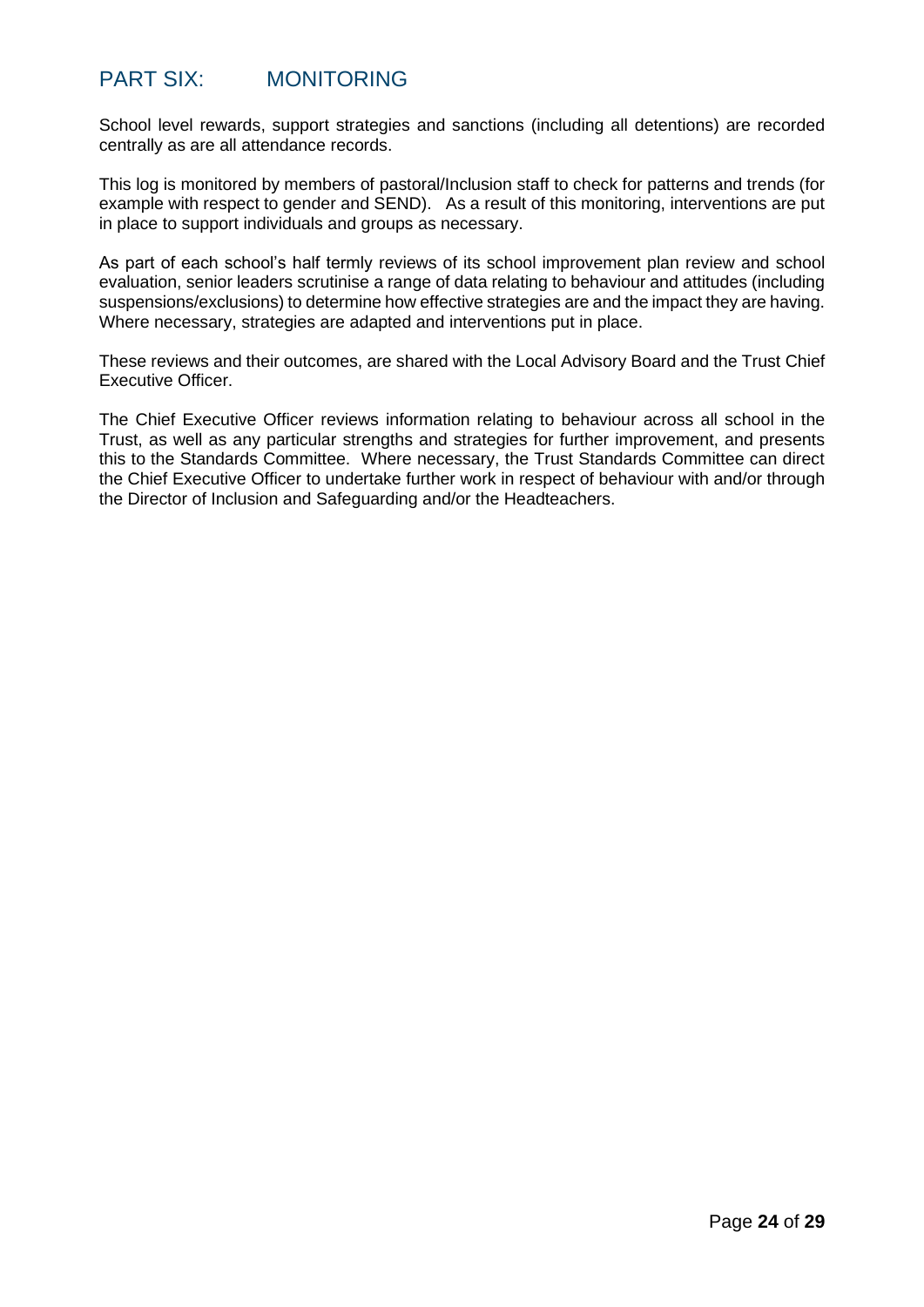## <span id="page-24-0"></span>ANNEX 1: TRUST CODE OF CONDUCT FOR PUPILS AND STUDENTS

#### **All pupils/students are expected to behave in a manner which promotes the best that they can be and the best interests of their school community and the Trust community. They must:**

Treat everyone in the School community with kindness and respect.

Move around the School and classrooms in a safe and responsible manner.

Respect the School environment and the property of others.

Be attentive and polite in lessons, and contribute positively.

Work hard and do their best in class and on homework/independent study.

Attend school regularly and arrive at school and lessons on time.

Take responsibility for managing their own learning.

Listen to members of staff and follow all reasonable instructions.

Use digital/smart technology and the internet safely and positively.

Dress smartly and appropriately at all times, and ensure their appearance is in line with expectations.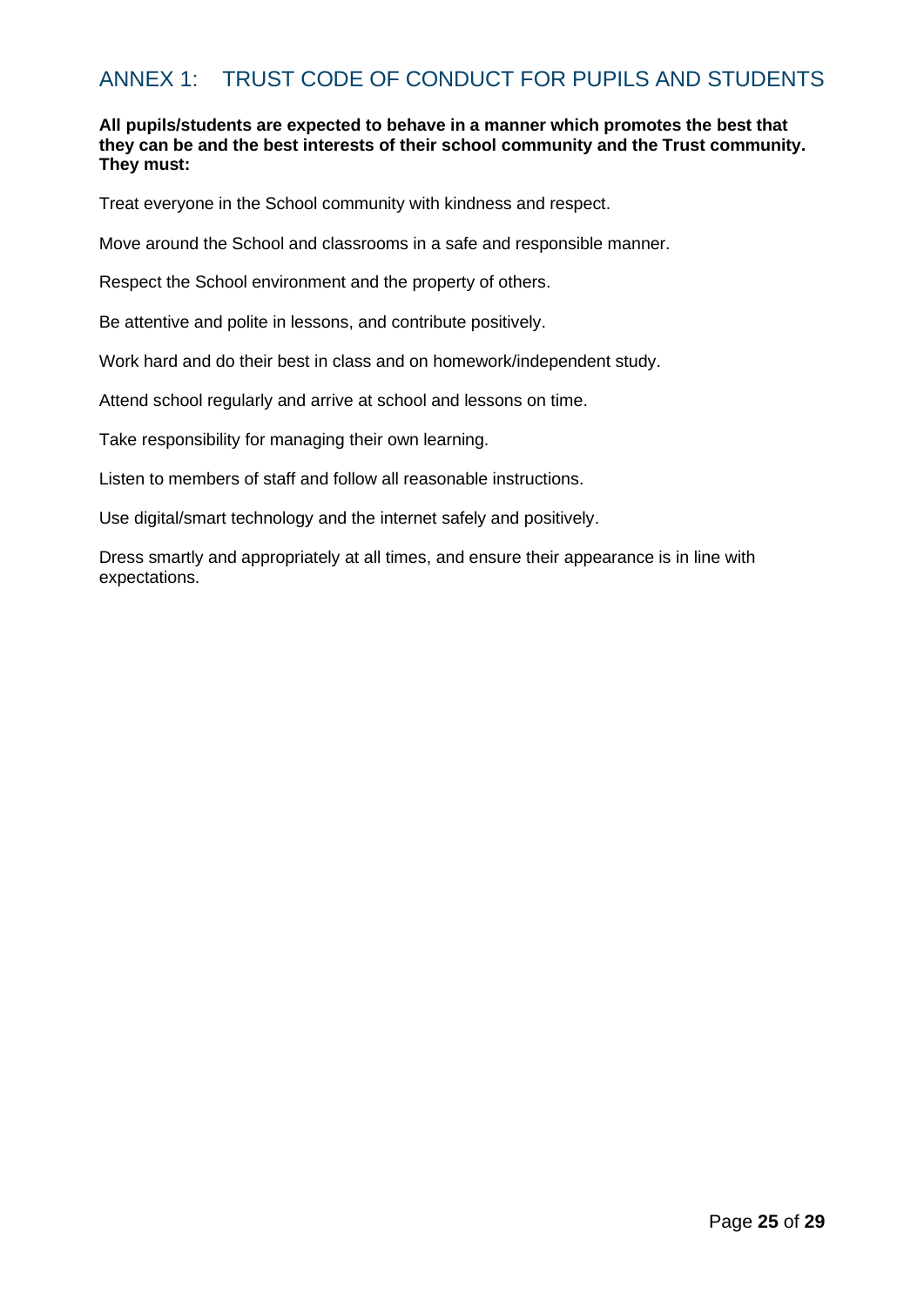## CRANBURY COLLEGE CODE OF CONDUCT

<span id="page-25-0"></span>

| All students must enter their lessons sensibly<br>and on time so they can start learning.<br>All students are expected to wear appropriate<br>clothes to school to be able to access all areas<br>of their learning.                                                                                                                     | We expect students to talk to staff and each<br>other with respect without the use of<br>discriminatory or personal language.<br>We expect parents and carers to support the<br>college with our consequence system.                                                                                                                            | Upon entering the school site, ALL students are<br>expected to hand in any vapes, lighters,<br>cigarettes or items deemed as unsafe in a<br>positive learning environment. Possessions will<br>be stored securely until the end of the students'<br>school day.                                                                                                                                                                                                                                                                                                                                                                                                                |
|------------------------------------------------------------------------------------------------------------------------------------------------------------------------------------------------------------------------------------------------------------------------------------------------------------------------------------------|-------------------------------------------------------------------------------------------------------------------------------------------------------------------------------------------------------------------------------------------------------------------------------------------------------------------------------------------------|--------------------------------------------------------------------------------------------------------------------------------------------------------------------------------------------------------------------------------------------------------------------------------------------------------------------------------------------------------------------------------------------------------------------------------------------------------------------------------------------------------------------------------------------------------------------------------------------------------------------------------------------------------------------------------|
| be<br>supported<br><b>Students</b><br>by<br>their<br>to:<br>parent/carer/keyworker so that they can learn.<br>All staff to ensure that lessons are planned<br>effectively to engage students and help them<br>learn and make progress.<br>Phones and other electronic devices must be<br>kept out of sight in the classroom environment. | We expect that all staff will have high<br>expectations of student's behaviour, progress,<br>and achievement.<br>We are all expected to respect the Code of<br>Conduct and understand that rules are there to<br>support and protect everyone.<br>We value and respect the cultural and religious<br>differences across all of our communities. | All students will follow the health and safety<br>rules by not taking part in behaviour or activities<br>that could harm themselves or others. E.G.,<br>throwing objects, locking of doors, covering of<br>CCTV, damage to property.<br>A FIXED TERM EXCLUSION will be issued to<br>any student under the influence of drugs or<br>alcohol.<br>We do not tolerate any form of bullying to either<br>staff or students. This includes cyber, verbal,<br>physical, racist, homophobic, or cultural<br>bullying.<br>Students are not allowed to leave school site<br>without permission; failure to follow this rule will<br>result in an outcome from the consequence<br>system. |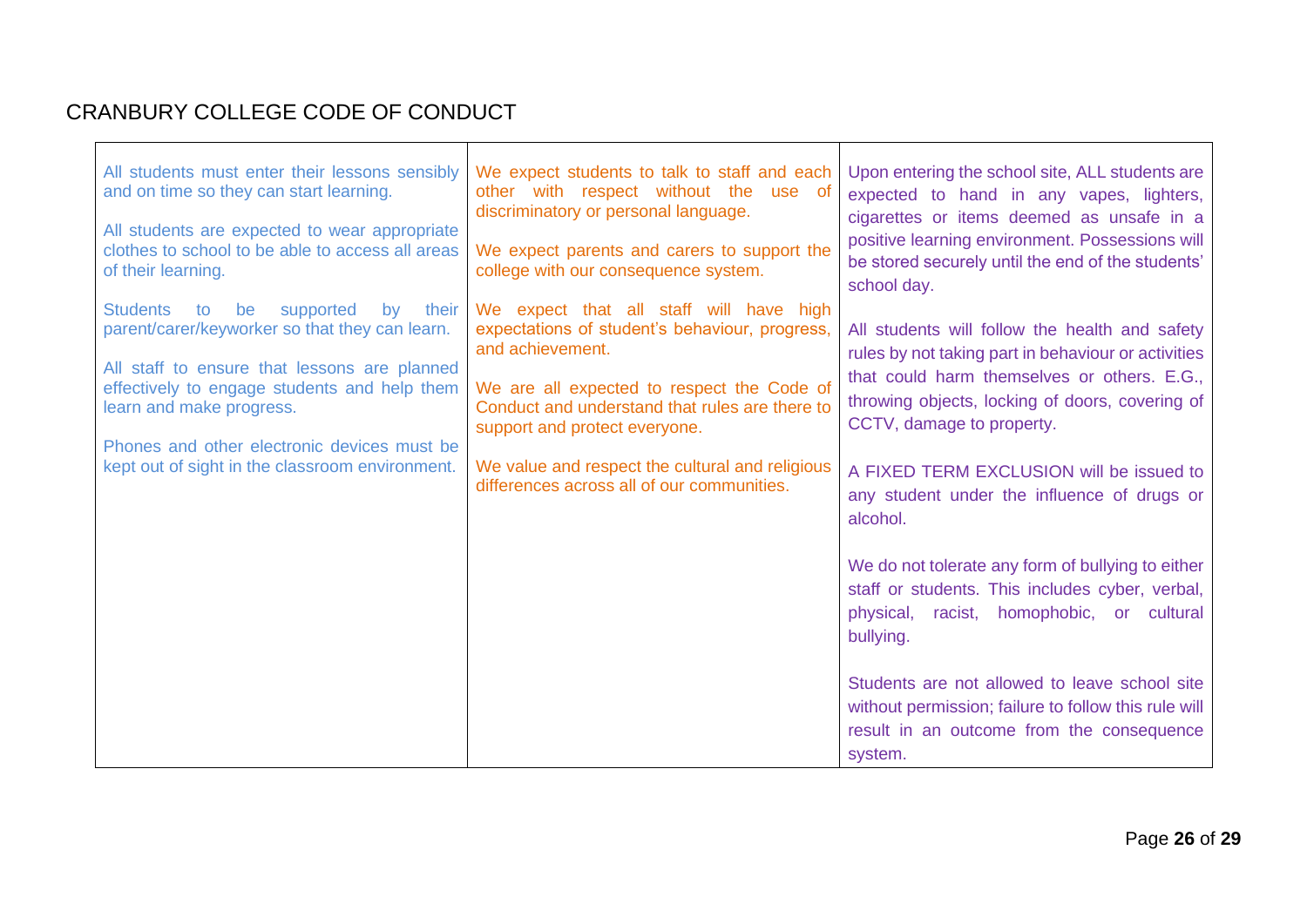## <span id="page-26-0"></span>ANNEX 2: CRANBURY COLLEGE SPECIFIC ARRANGEMENTS

Expectations and Sanctions with regard to:

- Mobile phones
- Uniform/dress code
- Student vehicles
- Attendance and punctuality
- etc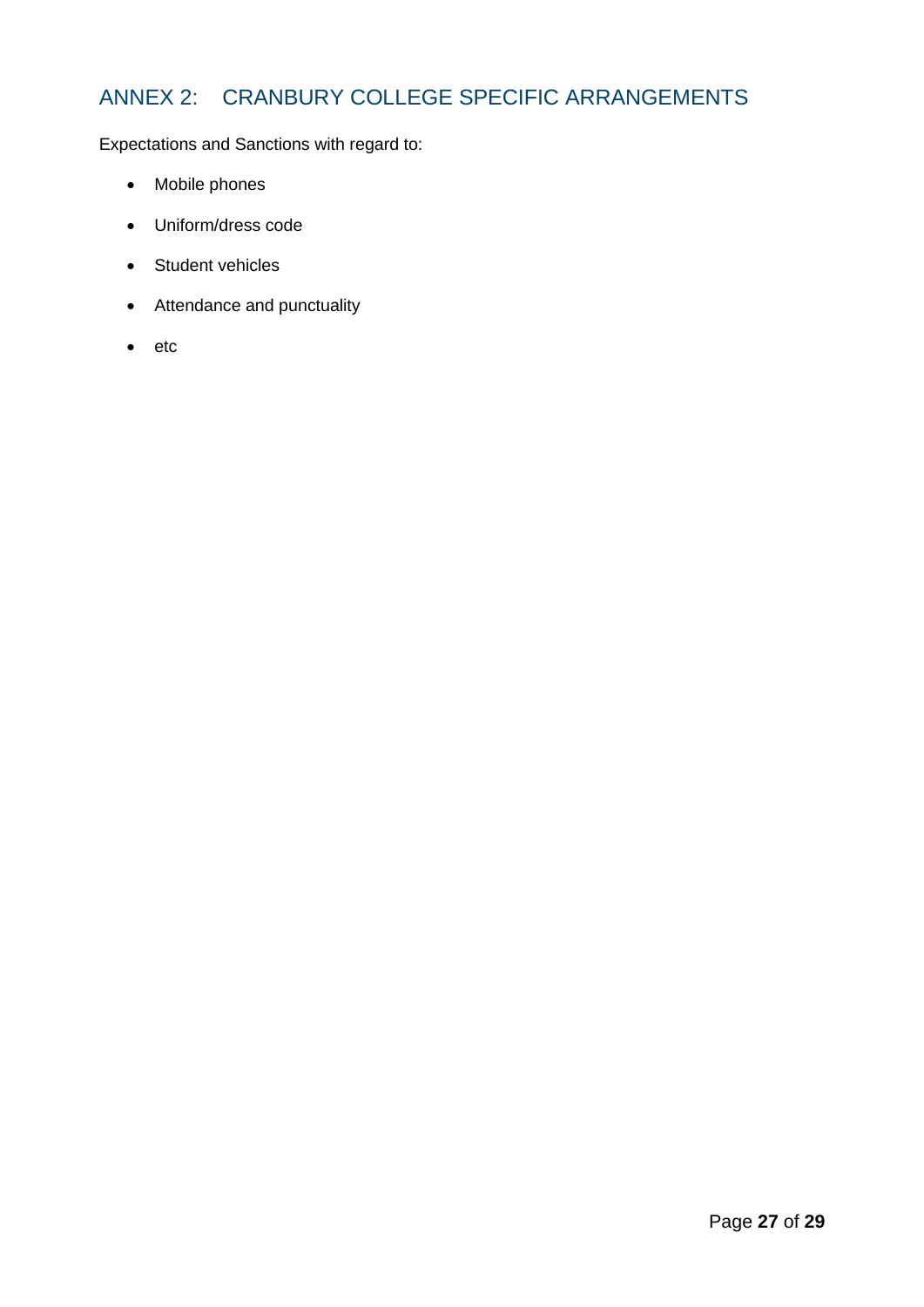## CRANBURY COLLEGE BEHAVIOUR GUIDELINES AND CONSEQUENCES

| <b>BEHAVIOUR GUIDELINES</b>                                                                                                                                                                                                                                                                      |                                                                                                                                                                                                                                                                                                                                                                                                                                                                         |                                                                                                                                                                                                                                                                                                                                                                                                                                                                                                                                                                                                            |                                                                                                                                                                                                                                                                                                                                                                                                                                                                   |                                                                                                                                                                                                                                                                                                                                                                   |
|--------------------------------------------------------------------------------------------------------------------------------------------------------------------------------------------------------------------------------------------------------------------------------------------------|-------------------------------------------------------------------------------------------------------------------------------------------------------------------------------------------------------------------------------------------------------------------------------------------------------------------------------------------------------------------------------------------------------------------------------------------------------------------------|------------------------------------------------------------------------------------------------------------------------------------------------------------------------------------------------------------------------------------------------------------------------------------------------------------------------------------------------------------------------------------------------------------------------------------------------------------------------------------------------------------------------------------------------------------------------------------------------------------|-------------------------------------------------------------------------------------------------------------------------------------------------------------------------------------------------------------------------------------------------------------------------------------------------------------------------------------------------------------------------------------------------------------------------------------------------------------------|-------------------------------------------------------------------------------------------------------------------------------------------------------------------------------------------------------------------------------------------------------------------------------------------------------------------------------------------------------------------|
| <b>LOW - All Staff</b>                                                                                                                                                                                                                                                                           | <b>MODERATE - Phase</b><br><b>Leaders</b>                                                                                                                                                                                                                                                                                                                                                                                                                               | <b>HIGH - SLT</b>                                                                                                                                                                                                                                                                                                                                                                                                                                                                                                                                                                                          | <b>VERY HIGH - Head of</b><br><b>School</b>                                                                                                                                                                                                                                                                                                                                                                                                                       | <b>EXTREMELY</b><br><b>SERIOUS - Executive</b>                                                                                                                                                                                                                                                                                                                    |
| $PC =$<br><b>Putting it right</b>                                                                                                                                                                                                                                                                | $PC =$                                                                                                                                                                                                                                                                                                                                                                                                                                                                  | $PC =$<br><b>Reflection 4</b>                                                                                                                                                                                                                                                                                                                                                                                                                                                                                                                                                                              | <b>Fixed Term Exclusion for</b>                                                                                                                                                                                                                                                                                                                                                                                                                                   | <b>Head teacher/Head of</b><br><b>School</b>                                                                                                                                                                                                                                                                                                                      |
| conversation/Message<br>home                                                                                                                                                                                                                                                                     | <b>Reflection 1-3</b>                                                                                                                                                                                                                                                                                                                                                                                                                                                   |                                                                                                                                                                                                                                                                                                                                                                                                                                                                                                                                                                                                            | short period with<br>reintegration while package                                                                                                                                                                                                                                                                                                                                                                                                                  | <b>Fixed Term Exclusion</b>                                                                                                                                                                                                                                                                                                                                       |
| <b>Level One</b>                                                                                                                                                                                                                                                                                 | <b>Level Two</b>                                                                                                                                                                                                                                                                                                                                                                                                                                                        | <b>Level Three</b>                                                                                                                                                                                                                                                                                                                                                                                                                                                                                                                                                                                         | reconsidered                                                                                                                                                                                                                                                                                                                                                                                                                                                      | for more than one day                                                                                                                                                                                                                                                                                                                                             |
|                                                                                                                                                                                                                                                                                                  |                                                                                                                                                                                                                                                                                                                                                                                                                                                                         |                                                                                                                                                                                                                                                                                                                                                                                                                                                                                                                                                                                                            | <b>Level Four</b>                                                                                                                                                                                                                                                                                                                                                                                                                                                 | <b>Level Five</b>                                                                                                                                                                                                                                                                                                                                                 |
| Disruptive behaviour in<br>lesson<br><b>Disruptive behaviour</b><br>outside of lesson<br>Foul/offensive language<br>(not directed at staff)<br>Damaging property (very<br>low value)<br>Lateness to lessons<br>Not following instructions<br>Verbal abuse of student<br><b>Friendship issues</b> | <b>Continued disruptive</b><br>behaviour in lesson<br><b>Truancy of lessons</b><br>Insolence/rudeness<br>$\bullet$<br>towards staff<br>Unacceptable conduct<br>outside of lesson<br><b>Bullying</b><br>Minor physical incident<br>(Pushing/Shoving)<br>Homophobic, Biphobic,<br>$\bullet$<br><b>Transphobic behaviour</b><br><b>Racist behaviour</b><br>Theft (low value)<br>Damage to property<br>(Moderate Value)<br><b>Breach of Acceptable Use</b><br><b>Policy</b> | <b>Repeat offender at</b><br>$\bullet$<br>moderate<br><b>Persistent disruptive</b><br>$\bullet$<br>behaviour<br>Serious physical incident<br>$\bullet$<br>(hitting/kicking)<br><b>Sexual misconduct</b><br>$\bullet$<br><b>Continued Homophobic,</b><br>$\bullet$<br><b>Biphobic, Transphobic</b><br>behaviour<br><b>Significant Theft</b><br>$\bullet$<br><b>Serious Damage to</b><br>$\bullet$<br>property<br><b>Bringing the school into</b><br>$\bullet$<br>disrepute<br><b>Repeated bullying</b><br>$\bullet$<br>Abusive, misleading, or<br><b>illegal content in emails</b><br>or on social networks | Repeat offender at high<br>level<br><b>Significant disruptive</b><br>$\bullet$<br>behaviour<br>Possession of prohibited<br>$\bullet$<br>item (weapon)<br>Physical assault of<br>pupil/student<br>Physical assault on<br>staff/visitor<br><b>Repeated harassment</b><br>Significant/persistent<br>breach of Acceptable Use<br><b>Policy</b><br><b>Significant Damage to</b><br>$\bullet$<br>property resulting in large<br>financial cost<br>Illegal drugs/alcohol | <b>Repeat offender at</b><br>high / very high<br>level<br>Prolonged<br>disruption to<br>learning across a<br>range of lessons<br>despite intervention<br>and Governor's<br>Warning<br>Reckless/dangerous<br>behaviour<br><b>Significant Physical</b><br>assault on a<br>member of<br>staff/visitors<br><b>Significant Physical</b><br>assault of<br>pupil/student |